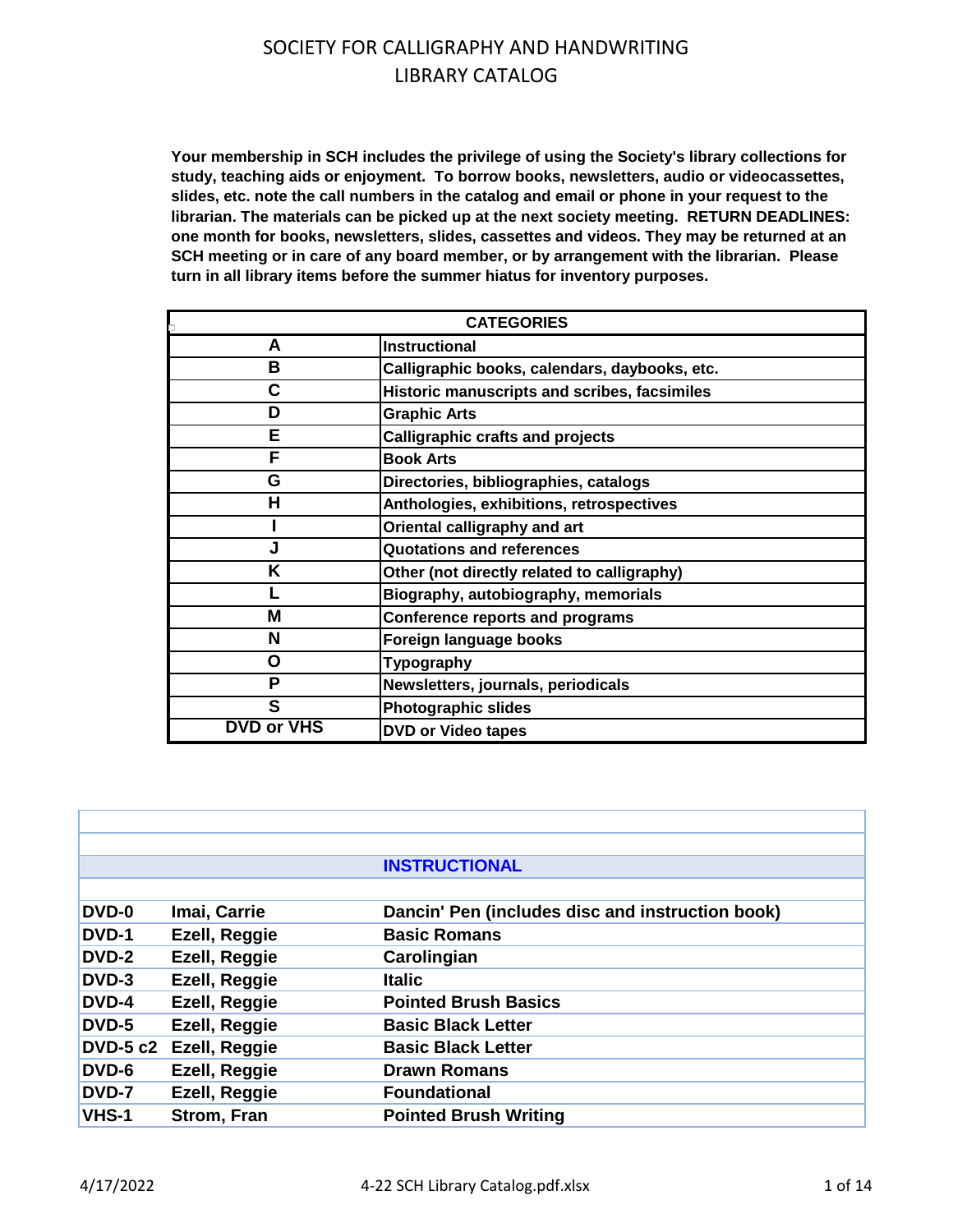| A1               | <b>Waters, Sheila</b>                           | <b>Foundations of Calligraphy</b>                                                                    |
|------------------|-------------------------------------------------|------------------------------------------------------------------------------------------------------|
| A2               | Vangalis, Angela &<br>Hasson, Randall           | <b>Speedball Texbook- 24th edition</b>                                                               |
| A <sub>2</sub> a | Stoner, Charles &<br><b>Frankenfield, Henry</b> | Speedball Texbook- 20th edition                                                                      |
| A <sub>2</sub> b | George, Ross F.                                 | <b>Speedball Texbook- 19th edition</b>                                                               |
| A3               | Angel, Marie                                    | <b>Painting for Calligraphers</b>                                                                    |
| A4               | <b>Benson, John Howard</b>                      | The First Writing Book; Arrighi's Operina                                                            |
| A <sub>5</sub>   | <b>Johnston, Edward</b>                         | <b>Writing &amp; Illuminating &amp; Lettering+D93</b>                                                |
| A <sub>6</sub>   | van den Beukel                                  | <b>Fancy Alphabets</b>                                                                               |
| <b>A7</b>        | Lindegren, Erik                                 | <b>ABC of Lettering and Printing Types (Pentalic)</b>                                                |
| A <sub>8</sub>   | Lincoln, Abraham                                | Calligraphy                                                                                          |
| A <sub>9</sub>   | Drogin, Marc                                    | <b>Medieval Calligraphy</b>                                                                          |
| A9 c. 2          | Drogin, Marc                                    | <b>Medieval Calligraphy</b>                                                                          |
| A10              | Hooper, Winifred                                | Beacon Writing: A Course in Italic, Book Three                                                       |
| A11              | Hooper, Winifred                                | Beacon Writing: A Course in Italic, Book Four                                                        |
| A12              | Fairbank, Alfred                                | Beacon Writing: A Course in Italic, Book Five                                                        |
| A16              | Fairbank, Alfred                                | Beacon Writing: A Course in Italic, Book Six                                                         |
| A17              | Fairbank, Alfred                                | Beacon Writing: A Course in Italic, Book Six, copy 2                                                 |
| A18              | Ziller, Stephen                                 | At Home with Artistic Penwork, Book 1 Business Writing                                               |
| A <sub>19</sub>  | Ziller, Stephen                                 | At Home with Artistic Penwork, Book 2 Artistic Writing                                               |
| A20              | Ziller, Stephen                                 | At Home with Artistic Penwork, Book 3 Card Writing                                                   |
| A21              | Ziller, Stephen                                 | At Home with Artistic Penwork, Book 4 Engrossing                                                     |
| A22              | Ziller, Stephen                                 | At Home with Artistic Penwork, Book 5 Bird and Design<br><b>Flourishing</b>                          |
| A23              | French, Thomas                                  | Lessons in Lettering-Bk 2 Inclined Single Stroke                                                     |
| A24              | Shaw, Paul                                      | <b>Black Letter Primer-An Introduction to Gothic Alphabets</b>                                       |
| A24 c. 2         | Shaw, Paul                                      | <b>Black Letter Primer-An Introduction to Gothic Alphabets</b>                                       |
| A25              | <b>Macdonald, Byron</b>                         | The Art of Lettering with the Broad Nib                                                              |
| A26              | <b>Hewitt, Graily</b>                           | Lettering                                                                                            |
| A26 c. 2         | <b>Hewitt, Graily</b>                           | Lettering                                                                                            |
| A27              | Petzendorfer, Ludwig                            | Treasury of Authentic Art Nouveau Alphabets, Decorative<br>Initials, Monograms, Frames and Ornaments |
| A28              | <b>Mediavilla, Claude</b>                       | Calligraphy                                                                                          |
| A29              | Pearce, Charles                                 | The Anatomy of Letters                                                                               |
| A30              | Anderson, Donald M.                             | The Art of Written Forms: The Theory and Practice of<br>Calligraphy                                  |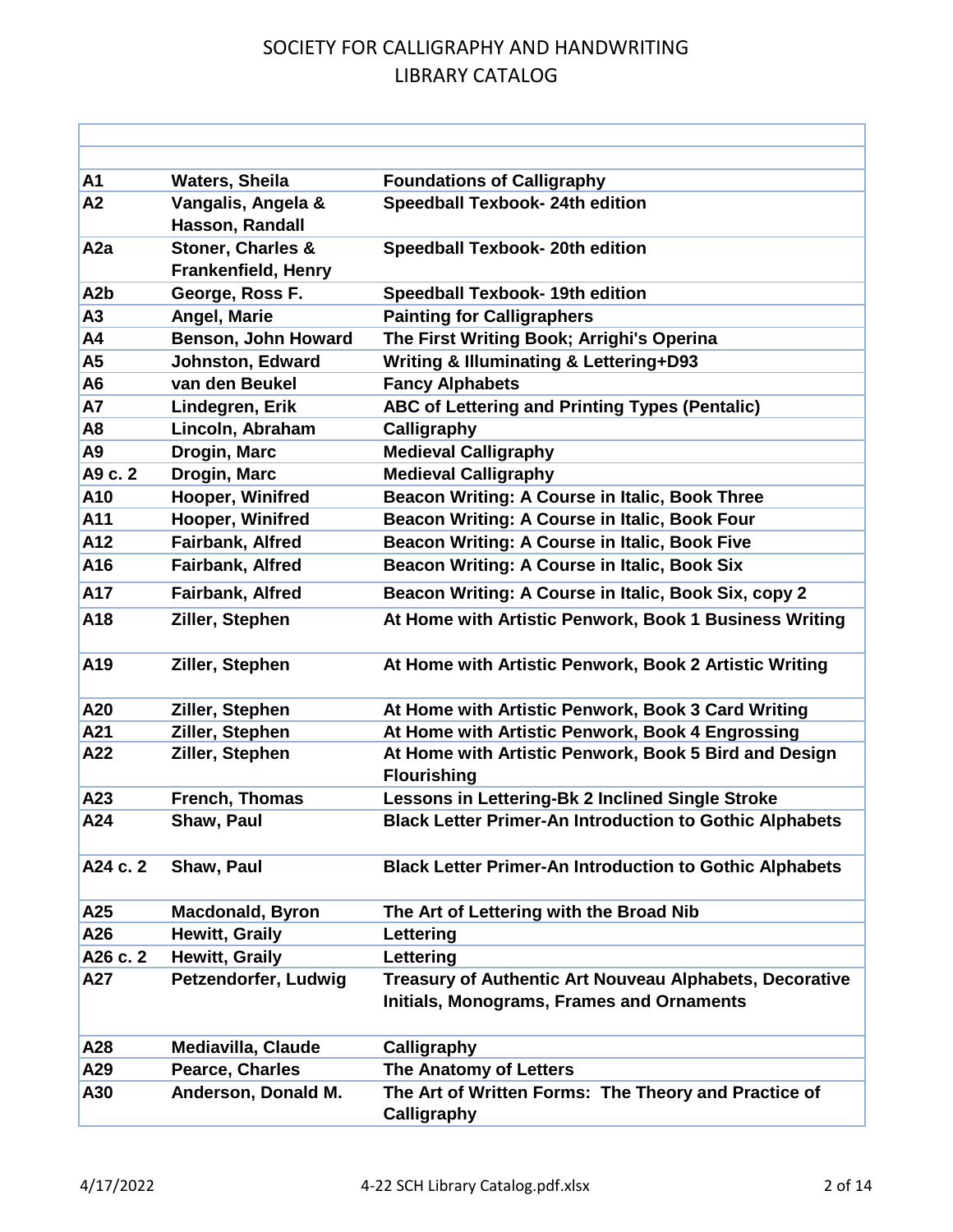| A30 c. 2 | Anderson, Donald M.                        | The Art of Written Forms: The Theory and Practice of<br>Calligraphy     |
|----------|--------------------------------------------|-------------------------------------------------------------------------|
| A31      | Camp, Ann                                  | <b>Pen Lettering</b>                                                    |
| A31 c. 2 | Camp, Ann                                  | <b>Pen Lettering</b>                                                    |
| A31 c. 3 | Camp, Ann                                  | <b>Pen Lettering</b>                                                    |
| A32      | Cataldo, John W.                           | <b>Calligraphy &amp; Letterforms in Chalk</b>                           |
| A33      | Fairbank, Alfred                           | <b>A Handwriting Manual</b>                                             |
| A33 c. 2 | Fairbank, Alfred                           | <b>A Handwriting Manual</b>                                             |
| A34      | Hildenbrandt, Bill                         | Calligraphic Flourishing: A New Approach to an Ancient<br>Art           |
| A35      | Lincoln, Abraham                           | An Italic Notebook (The Hunt/Speedball Calligraphy<br>Workbook)         |
| A36      | Thomann, Carole                            | <b>Kids Calligraphy Funstation</b>                                      |
| A37      | Cartner, William C.                        | <b>The Young Calligrapher</b>                                           |
| A38      | Smith, John                                | <b>Creative Calligraphy</b>                                             |
| A39      | Getty, Barbara and<br>Dubay Inga           | <b>Italic Handwriting Series Instruction Manual</b>                     |
| A40      | Harvey, Michael                            | <b>Creative Lettering Today</b>                                         |
| A41      | Harvey, Michael                            | Lettering Design: Form & Skill in the Design & Use of<br><b>Letters</b> |
| A42      | <b>Thompson, Tommy</b>                     | <b>Script Lettering for Artists</b>                                     |
| A43      | <b>Swinton, David</b>                      | The Magic of Paper Sculpture                                            |
| A44      | <b>Blackwell, Buddy</b>                    | <b>Learning Roundhand and Flourishes</b>                                |
| A45      | Reynolds, Lloyd J.                         | My dear Runemeister                                                     |
| A46      | <b>Taipale, Denys</b>                      | <b>Italic Calligraphy</b>                                               |
| A47      | Dubay, Inga and Getty,<br><b>Barbara</b>   | Italic Letters: Calligraphy & Handwriting                               |
| A48      | Baker, Arthur                              | <b>Mastering Italic Calligraphy</b>                                     |
| A49      | Greer, Alan and Rita                       | An Introduction to Lettering                                            |
| A50      | <b>Metcalf, Eugene</b>                     | <b>Calligraphy &amp; Lettering Design</b>                               |
| A51      | Jonas, Gina                                | <b>Hebrew Calligraphy Styles</b>                                        |
| A52      | <b>Wilson, Diana Hardy</b>                 | The Encyclopedia of Calligraphy Techniques                              |
| A53      | <b>Wong, Frederick</b>                     | <b>The Complete Calligrapher</b>                                        |
| A54      | <b>Butterworth, Emma</b><br><b>Macalik</b> | The Complete Book of Calligraphy                                        |
| A55      | <b>Gallery Books</b>                       | The Calligrapher's Handbook                                             |
| A56      | Lancaster, John                            | <b>Calligraphy Techniques</b>                                           |
| A57      | <b>Sassoon, Rosemary</b>                   | The Practical Guide to Calligraphy                                      |
| A58      | Pearce, Charles                            | The Little Manual of Calligraphy                                        |
| A59 c.1  | Harris, David                              | <b>Calligraphy: Modern Masters</b>                                      |
| A59 c.2  | Harris, David                              | <b>Calligraphy: Modern Masters</b>                                      |
| A59 c.3  | Harris, David                              | <b>Calligraphy: Modern Masters</b>                                      |
| A60      | Child, Heather, ed.                        | The Calligrapher's Handbook                                             |
| A61      | Nash, John                                 | <b>Practical Calligraphy</b>                                            |

r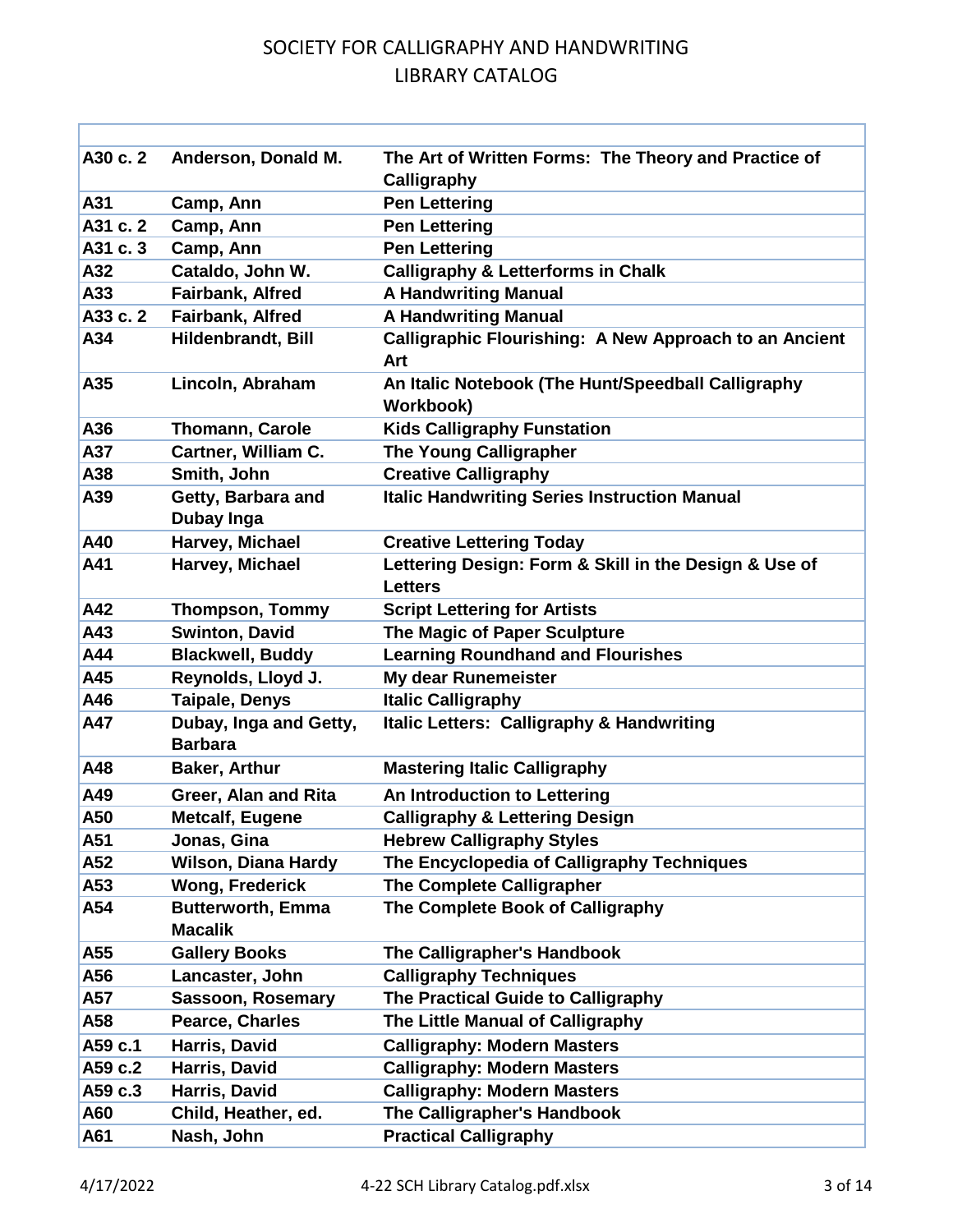| A62        | Guyot, Don                 | Suminagashi: An Introduction to Japanese Marbling                                              |
|------------|----------------------------|------------------------------------------------------------------------------------------------|
| A63        | Halliday, Peter, ed.       | <b>Calligraphy Masterclass</b>                                                                 |
| A64        | Kastin, Judy               | 100 Keys to Great Calligraphy                                                                  |
| A65        | Furber, Alan               | <b>Layout and Design for Calligraphers</b>                                                     |
| A65 c.2    | Furber, Alan               | <b>Layout and Design for Calligraphers</b>                                                     |
| A66        | Reynolds, Lloyd J.         | <b>Italic Calligraphy and Handwriting</b>                                                      |
| <b>A67</b> | Svaren, Jacqueline         | Written Letters: 33 Alphabets for Calligraphers                                                |
| A67 c.2    | Svaren, Jacqueline         | Written Letters: 22 Alphabets for Calligraphers                                                |
| A67 c.3    | Svaren, Jacqueline         | Written Letters: 33 Alphabets for Calligraphers                                                |
| A67 c.4    | Svaren, Jacqueline         | <b>Written Letters: 29 Alphabets for Calligraphers</b>                                         |
| A68        | Krimm, Gerald              | A Copperplate Manual: An Introduction to Writing with the<br><b>Pointed Pen</b>                |
| A68 c.2    | Krimm, Gerald              | A Copperplate Manual: An Introduction to Writing with the<br><b>Pointed Pen</b>                |
| A69        | <b>Maurer, Diane</b>       | <b>Marbling: A Complete Guide to Creating Beautiful</b><br><b>Patterned Papers and Fabrics</b> |
| A70        | <b>Chambers, Anne</b>      | A Guide to Making Decorated Papers                                                             |
| A71        | Van Stone, Mark            | <b>Celtic Knots: Technique and Aesthetics</b>                                                  |
| A72        | Neugebauer, Friedrich      | The Mystic Art of Written Forms                                                                |
| A73        | Le F. Dumpleton, John      | <b>Handwriting</b>                                                                             |
| A74        | Charatan, Karen            | Calligraphy                                                                                    |
| <b>A75</b> | Dair, Carl                 | <b>Design with Type</b>                                                                        |
| <b>A76</b> | Van Stone, Mark            | <b>Calligraphy for the Neophyte</b>                                                            |
| <b>A77</b> | <b>Mahoney, Dorothy</b>    | The Craft of Calligraphy                                                                       |
| <b>A78</b> | <b>Winters, Eleanor</b>    | <b>Mastering Copperplate Calligraphy: A Step-by-Step</b><br><b>Manual</b>                      |
| A79        | Noble, Mary                | The Art of Color Calligraphy                                                                   |
| A80        | <b>Brown, Michelle</b>     | <b>Understanding Illuminated Manuscripts: A Guide to</b><br><b>Technical Terms</b>             |
| A81        | Martin, Judy               | The Complete Guide to Calligraphy: Techniques and<br><b>Materials</b>                          |
| A82        | Hufton, Susan              | Step-by-Step Calligraphy: A Complete Guide with Creative<br><b>Projects</b>                    |
| A82 c.2    | Hufton, Susan              | Step-by-Step Calligraphy: A Complete Guide with Creative<br><b>Projects</b>                    |
| A83        | <b>Thorpe, Molly Suber</b> | <b>Modern Calligraphy</b>                                                                      |
| A84        | Cole, Bets                 | <b>Fantastic Folded Forms: Patterns for Boxes, Envelopes,</b><br>and Unusual Forms             |
| A85        | Harris, David              | The Art of Calligraphy- A Practical Guide to the Skills and<br><b>Techniques</b>               |
| A86        | <b>Paper Crafters</b>      | <b>Paper Crafting Secrets Unzipped! (2 copies)</b>                                             |
| A87        | <b>Paper Crafters</b>      | <b>Paper Crafting Secrets Unlocked! (2 copies)</b>                                             |
| A88        | <b>Paper Crafters</b>      | Paper Crafting Secrets Unplugged! (2 copies)                                                   |
|            |                            |                                                                                                |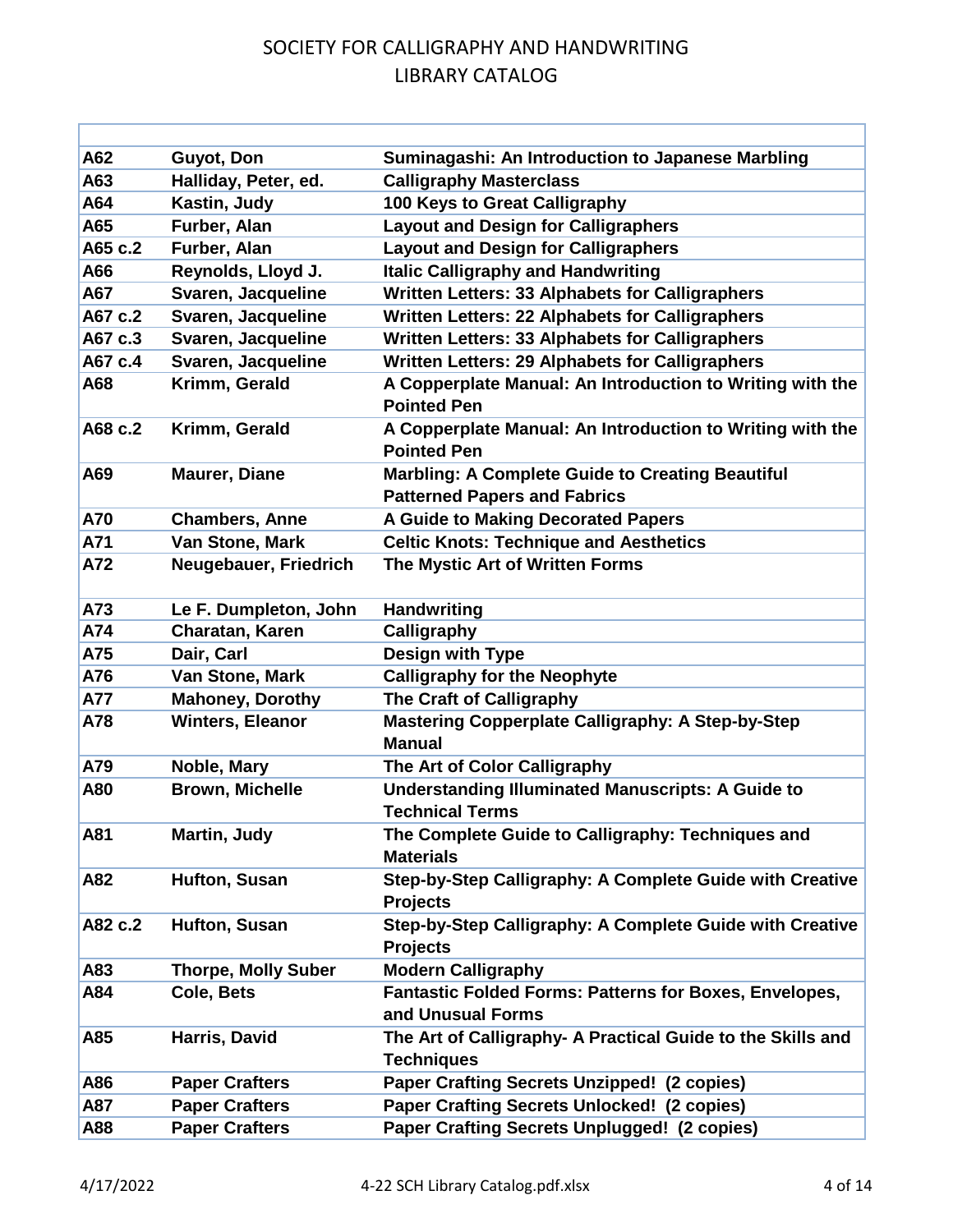| A89      | <b>Paper Crafters</b>                      | <b>Paper Crafting Secrets In Step! (2 copies)</b>                                |
|----------|--------------------------------------------|----------------------------------------------------------------------------------|
| A90      | <b>Paper Crafters</b>                      | <b>Paper Crafting Secrets In Transit!</b>                                        |
| A91      | <b>Paper Crafters</b>                      | Paper Crafting Secrets In House! (2 copies)                                      |
| A92      | Harvey, Michael                            | <b>Creative Lettering: Drawing and Design</b>                                    |
| A93      | <b>Oceana Books</b>                        | The Complete Guide to Calligraphy                                                |
| A94      | Lovett, Patricia                           | <b>Calligraphy and Illumination: A History &amp; Practical Guide</b>             |
| A95      | <b>Moring, Annie</b>                       | <b>Calligraphy Stroke by Stroke</b>                                              |
| A96      | Evans, George                              | An Introduction to Calligraphy                                                   |
| A97      | Borgeson, Bet                              | <b>Basic Colored Pencil Techniques</b>                                           |
| A98      | <b>Moote, Cherryl</b>                      | <b>Sleight of Binding</b>                                                        |
| A99      | Fellows, Miranda                           | 100 Keys to Great Watercolor Painting                                            |
| A100     | <b>The Diagram Group</b>                   | <b>Lettering &amp; Calligraphy Workbook</b>                                      |
| A101     | <b>Strother, Jane</b>                      | The Colored Pencil Artist's Pocket Palette                                       |
| A102     | <b>Glander-Bandyk and</b><br>Droge, Dennis | <b>Women's Day Book of Calligraphy</b>                                           |
| A103     | Hoff, Bridget                              | <b>Paper Quilting</b>                                                            |
| A104     | <b>Asuncion, Josep</b>                     | The Complete Book of Papermaking                                                 |
| A105     | <b>Thomson, George</b>                     | Digital Calligraphy: How to Create Perfect Lettering from<br><b>Your Desktop</b> |
| A106     | Cicale, Annie                              | The Art and Craft of Hand Lettering                                              |
| A106 c.2 | <b>Cicale, Annie</b>                       | The Art and Craft of Hand Lettering                                              |
| A107     | Halliday, Peter                            | <b>Creative Calligraphy</b>                                                      |
| A108     | Jacobs, Michael                            | <b>Cards That Pop Up, Flip and Slide</b>                                         |
| A108 c.2 | Jacobs, Michael                            | <b>Cards That Pop Up, Flip and Slide</b>                                         |
| A109     | Meehan, Aidan                              | <b>Celtic Design: A Beginner's Manual</b>                                        |
| A110     | <b>Sturrock, Sheila</b>                    | <b>Celtic Knotwork Designs</b>                                                   |
| A111     | Bain, George                               | <b>Celtic Art: The Methods of Construction</b>                                   |
| A112     | Morgan, Margaret                           | The Bible of Illuminated Letters                                                 |
| A113     | <b>Carter, Patricia</b>                    | <b>Alphabets Enlumines</b>                                                       |
| A114     | <b>Shepherd, Margaret</b>                  | <b>Capitals for Calligraphy: A Sourcebook of Decorative</b><br><b>Letters</b>    |
| A115     | <b>Johnston, Edward</b>                    | <b>Decoration and Its Uses</b>                                                   |
| A116     |                                            | <b>Red Line Filigree Versals</b>                                                 |
| A117     | <b>Standard, Paul</b>                      | <b>Arrighi's Running Hand</b>                                                    |
| A117 c.2 | <b>Standard, Paul</b>                      | <b>Arrighi's Running Hand</b>                                                    |
| A118     | Kaufman, Herb                              | <b>Calligraphy in the Copperplate Style</b>                                      |
| A119     | <b>Sheaffer</b>                            | <b>Calligraphy Classic</b>                                                       |
| A120     | <b>Gourdie, Tom</b>                        | <b>Calligraphic Styles</b>                                                       |
| A121     | Noad, Timothy &<br>Seligman, Patricia      | <b>The Illuminated Alphabet</b>                                                  |
| A122     | Fink, Joanne                               | The Speedball Textbook, 22nd Edition                                             |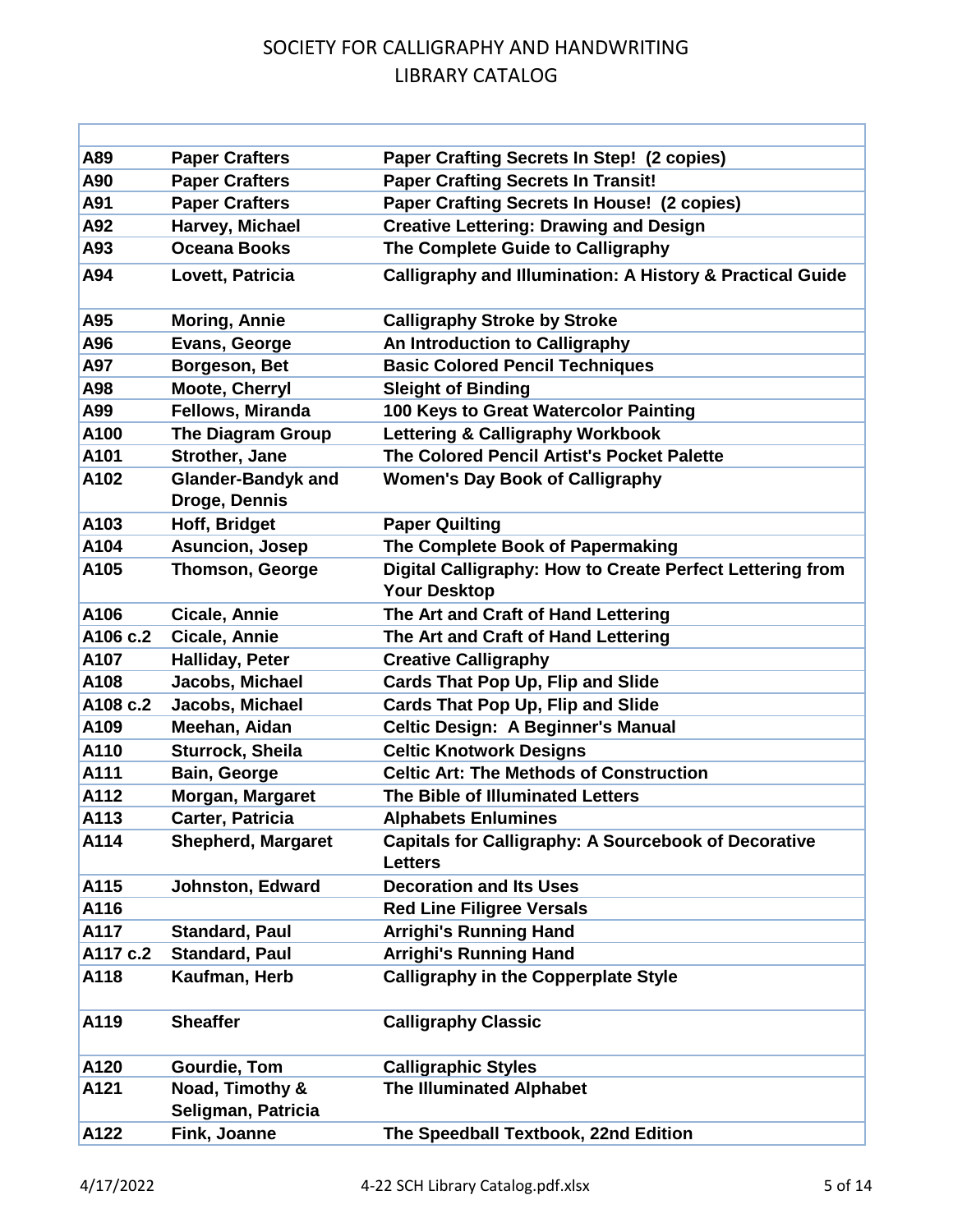| A123 | Huy, Hoang Dao                  | <b>Ornamental Penmanship &amp; Flourishing</b>           |
|------|---------------------------------|----------------------------------------------------------|
| A124 | Lamb, CM, ed.                   | The Calligrapher's Handbook                              |
| A125 | Firmage, Richard A.             | The Alphabet Abecedarium: Some Notes on Letters          |
| A126 | <b>Stribley, Miriam</b>         | The Calligraphy Source Book                              |
| A127 | <b>Cleminson, Ralph</b>         | The Complete Guide to Calligraphy: Master Scripts of the |
|      |                                 | West and East, Step-by-Step with 45 Projects             |
| A128 | Jonas, Gina                     | Finding the Flow: A Calligraphic Journey                 |
| A129 | Huy, Hoang Dao                  | <b>Italic: Formal &amp; Flourish Forms</b>               |
| A130 | <b>Baker, Arthur</b>            | <b>Celtic Hand - Stroke by Stroke</b>                    |
| A131 | Angel, Marie                    | The Art of Calligraphy- A Practical Guide                |
| A132 |                                 | American Cursive Handwriting: Self-Study Workbook and    |
|      | Sull, Michael and Debra         | <b>Curriculum</b>                                        |
| A133 | George, Ross F.                 | <b>Elementary Alphabets</b>                              |
| A134 | <b>Worthington, Mary</b>        | <b>Calligraphy Hints</b>                                 |
| A135 | <b>Waldrep, Mary Carolyn</b>    | Treasury of Floral Designs and Initials for Artists and  |
|      |                                 | <b>Craftspeople</b>                                      |
| A136 | Sibbett, Ed, Jr.                | <b>Ready-To-Use Floral Borders</b>                       |
| A137 | Gillon, Edmund V., Jr.          | <b>Decorative Frames and Borders: 396 Copyright-Free</b> |
|      |                                 | <b>Designs for Artists and Craftsmen</b>                 |
| A138 | <b>Balchin, Judy</b>            | <b>Art Nouveau Designs</b>                               |
| A139 | <b>Moote, Cherryl</b>           | <b>Fold</b>                                              |
| A140 | <b>Withers, Laurence K.</b>     | How to Fold: 102 Folds for the Art Director and Graphic  |
|      |                                 | <b>Designer</b>                                          |
| A141 | <b>Marietta, OH Calligraphy</b> | <b>Calligrapher's Recipe Book</b>                        |
|      | <b>Society</b>                  |                                                          |
| A142 | George, Ross F.                 | <b>Speedball Elementary Alphabets</b>                    |
| A143 | Lancaster, John                 | <b>Lettering Techniques</b>                              |
| A144 | <b>Gray Bill</b>                | Lettering Tips for Artists, Graphic Designers and        |
|      |                                 | <b>Calligraphers</b>                                     |
| A145 | Noble, Mary & Mehigan,          | The Calligrapher's Workbook: 100 Skill-Building          |
|      | <b>Janet</b>                    | <b>Exercises to Master Popular Letterforms</b>           |
| A146 | Turner, Gordon                  | The Technique of Copperplate Calligraphy                 |
| A147 | Sull, Michael R. and            |                                                          |
|      | Debra E.                        | <b>Learning to Write Spencerian Script</b>               |
| A148 | Sull, Michael                   | <b>Spencerian Script and Ornamental Penmanship</b>       |
| A149 | Goffe, Gaynor &                 | Calligraphy School: A Step-by-Step Guide to the Fine Art |
|      | Ravenscroft, Anna               | of Lettering                                             |
| A150 | Engelbrecht, Lisa               | Modern Mark Making From Classic Calligraphy to Hip       |
|      |                                 | <b>Hand-Lettering</b>                                    |
| A151 | Mehigan, Janet                  | <b>Mastering the Art of Calligraphy</b>                  |
| A152 | Noble, Mary & Mehigan,          | The Calligrapher's Companion: Complete Reference to      |
|      | <b>Janet</b>                    | Over 100 Alphabets                                       |
| A153 | Holmes, Carl                    | <b>ABC of Lettering</b>                                  |
| A154 | Ferraro, Cari                   | <b>Calligraphy and Illumination</b>                      |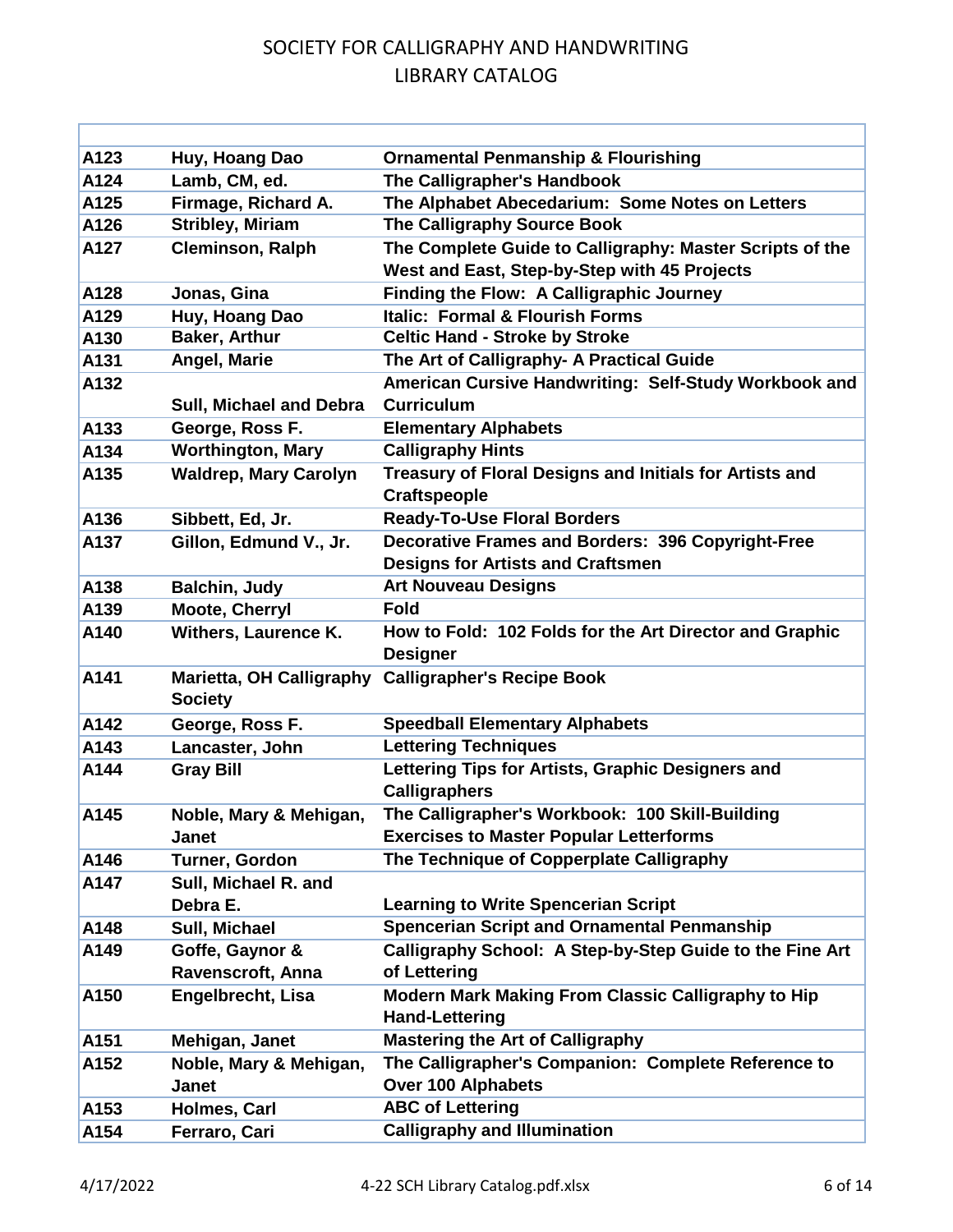| A155      | <b>Ottino, Larry</b>                                          | The Art of Lettering with Pen & Brush                             |
|-----------|---------------------------------------------------------------|-------------------------------------------------------------------|
| A156      | <b>Malleus</b>                                                | <b>Calm Calligraphy</b>                                           |
| A157      | Catich, Edward M.                                             | Reed, Pen & Brush Alphabets for Writing and Lettering<br>(Part 1) |
| A158      | <b>Catich, Edward M.</b>                                      | Reed, Pen & Brush Alphabets for Writing and Lettering<br>(Part 2) |
| A159      | Evetts, L.C.                                                  | <b>Roman Lettering</b>                                            |
| A160      | Hayes, James                                                  | <b>The Roman Letter</b>                                           |
| A161      | <b>Stumph, Dick</b>                                           | <b>Bone and Roman Capitals</b>                                    |
| A162      | Douglas, Ralph                                                | <b>Calligraphic Lettering with Wide Pen &amp; Brush</b>           |
| A163      | <b>Goines, David Lance</b>                                    | An Introduction to the Elements of Calligraphy                    |
| A164      | <b>Goines, David Lance</b>                                    | A Basic Formal Hand (1971)                                        |
| A165      | <b>Goines, David Lance</b>                                    | A Basic Formal Hand (1972)                                        |
| A166      | Schminke, Karin,                                              | <b>Digital Art Studio: Techniques for Combining Inkjet</b>        |
|           | Simpson Krause,<br><b>Dorothy and Pierce</b><br>Lhotka, Bonny | <b>Printing with Traditional Art Materials</b>                    |
| A167      | Rohrs, Carl                                                   | <b>Brush Stiletto</b>                                             |
| A168      | Mehigan, Janet and<br>Noble, Mary                             | The Encyclopedia of Calligraphy Techniques                        |
| A169      | <b>Shepherd, Margaret</b>                                     | <b>Borders for Calligraphy</b>                                    |
| A170      | Hoare, Diana                                                  | <b>Advanced Calligraphy Techniques</b>                            |
| A171      | <b>Waddington, Adrian</b>                                     | The Creative Calligraphy Sourcebook                               |
| A172      | Brown, Michelle P. and<br>Lovett, Patricia                    | The Historical Source Book for Scribes                            |
| A173      | Strom, Fran                                                   | <b>Pointed Brush Writing Manual</b>                               |
| A174      | Strom, Fran                                                   | <b>Flat Brush Writing</b>                                         |
| A175      | <b>Wotzkow, Helm</b>                                          | The Art of Hand Lettering                                         |
| A176      | Furber, Alan                                                  | Using Calligraphy: Layout & Design Ideas                          |
| A177      | Svaren, Jacqueline                                            | <b>Lojor's Letters</b>                                            |
| A178      | Gray, Bill                                                    | <b>More Studio Tips for Artists and Graphic Designers</b>         |
|           |                                                               | <b>CALLIGRAPHY BOOKS, CALENDARS, DAYBOOKS, ETC.</b>               |
| <b>B1</b> | <b>Baker, Arthur</b>                                          | Calligraphy                                                       |
| B1 c. 2   | Baker, Arthur                                                 | Calligraphy                                                       |
| <b>B2</b> | <b>Botts, Timothy</b>                                         | <b>The Book of Psalms</b>                                         |
| <b>B3</b> | <b>Botts, Timothy</b>                                         | <b>Doorposts</b>                                                  |
| <b>B4</b> | <b>Botts, Timothy</b>                                         | <b>Horizons</b>                                                   |
| <b>B5</b> | <b>Botts, Timothy</b>                                         | <b>Messiah</b>                                                    |
| <b>B6</b> | <b>Botts, Timothy</b>                                         | <b>Proverbs</b>                                                   |
| <b>B7</b> | <b>Botts, Timothy</b>                                         | To Know Him By Name                                               |
| <b>B8</b> | <b>Botts, Timothy</b>                                         | Windsongs                                                         |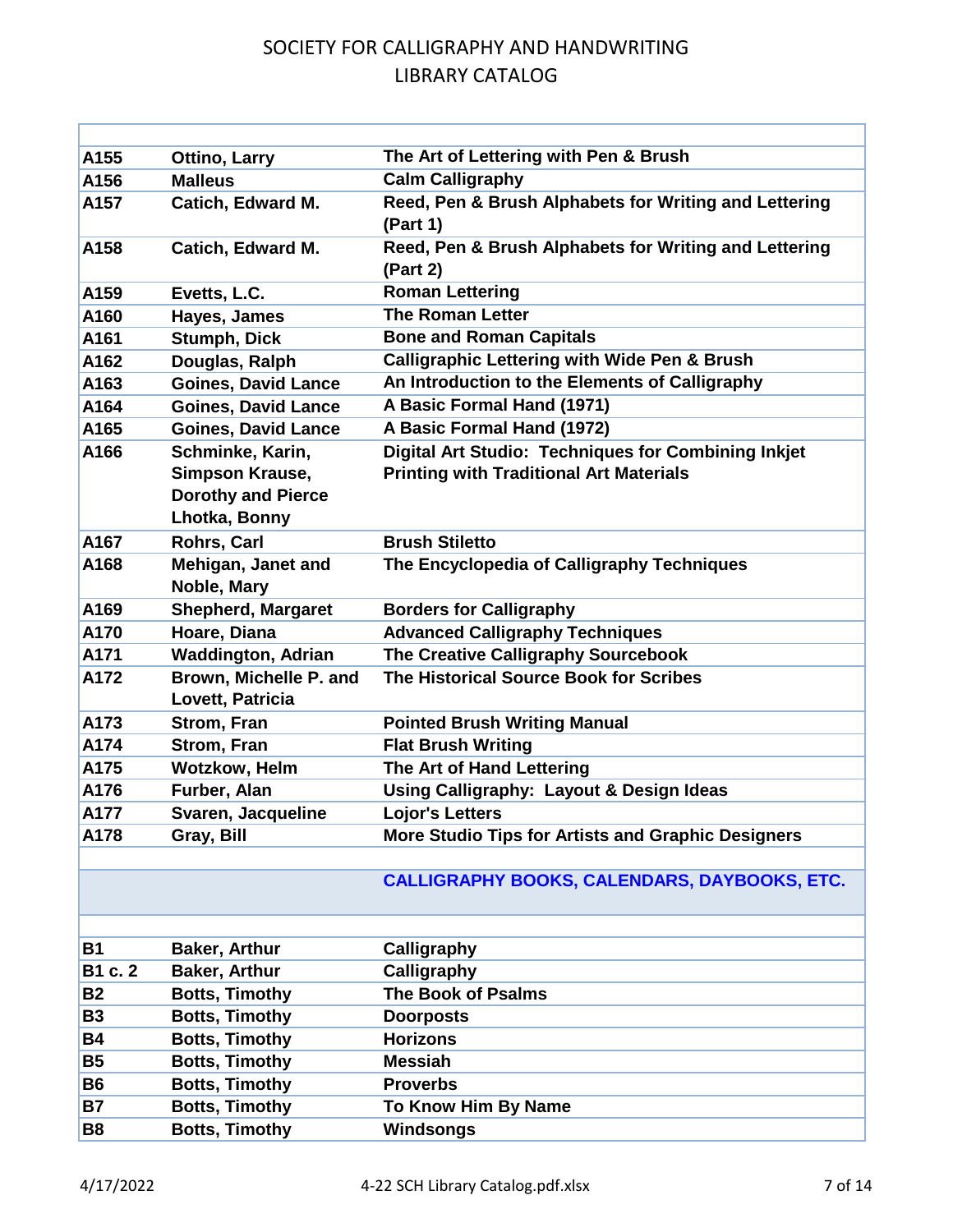| <b>B9</b><br>(Various calligraphers)<br>The Calligraphers Engagement Calender (1980)<br><b>B10</b><br>(Various calligraphers)<br>The Calligraphers Engagement Calender (1981)<br><b>B11</b><br>(Various calligraphers)<br>The Calligraphers Engagement Calender (1983)<br><b>B11a</b><br>(Various calligraphers)<br>The Calligraphers Engagement Calender (1986)<br>(Various calligraphers)<br>The Calligraphers Engagement Calender (1987)<br><b>B12</b><br>B12 c. 2<br>(Various calligraphers)<br>The Calligraphers Engagement Calender (1987)<br>(Various calligraphers)<br><b>B13</b><br>The Calligraphers Engagement Calender (1989)<br>(Various calligraphers)<br>B13 c.2<br>The Calligraphers Engagement Calender (1989)<br>B13 c.3<br>(Various calligraphers)<br>The Calligraphers Engagement Calender (1989)<br>(Various calligraphers)<br><b>B13a</b><br>The Calligraphers Engagement Calender (2002)<br><b>B14</b><br>Naff, Monza<br><b>Exultation: A Poem Cycle in Celebration of the Seasons</b><br><b>B15</b><br><b>Waters, Sheila (scribe)</b><br><b>Under Milk Wood</b><br><b>Balabanis, Homer P.</b><br>The Little Crooked Christmas Tree<br><b>B16</b><br><b>Philadelphia Calligraphy</b><br><b>B17</b><br>An Italic Sampler: The Sonnets of William Shakespeare<br><b>Society</b><br>R As In Chrrristophr: The Story of Two Extraordinary<br><b>B18</b><br>Martin, Roberta<br>People<br><b>Uncommon Numbers</b><br><b>B24</b><br>Casey, Brenda and<br><b>Brandt, Barbara</b><br><b>B26</b><br><b>Wood, Dave</b><br><b>The Painted Word</b><br><b>B30</b><br>Neuenschwander, Brody<br>Jezus-worden (The Words of Jesus)<br><b>B34</b><br><b>Society of Scribes</b><br><b>Letters from New York</b><br><b>B35</b><br>Leterme, Yves<br><b>Litterae</b><br><b>HISTORIC MANUSCRIPTS AND SCRIBES</b><br><b>Phaedon Press Ltd.</b><br><b>Books of Hours</b><br>C <sub>1</sub><br>C <sub>2</sub><br>J. Paul Getty Museum<br>Mira Calligraphiae Monumenta<br>C <sub>3</sub><br>Arrighi, Tagliente,<br><b>Three Classics of Italian Calligraphy</b><br><b>Palatino</b><br>Arrighi, Tagliente,<br><b>Three Classics of Italian Calligraphy</b><br>C <sub>3</sub> c. 2<br><b>Palatino</b><br>Brown, Michelle P.<br>C <sub>4</sub><br>In the Beginning, Bibles Before the Year 1000<br>C <sub>5</sub><br><b>Bellerophon Books</b><br>A Medieval Alphabet to Illuminate<br>C6<br><b>Bodleian Library</b><br>Humanistic Script of the Fifteenth & Sixteenth Centuries<br>C <sub>7</sub><br>Metropolitan Museum of The Hours of Jeanne D'Evreux<br>Art<br>C8<br><b>Grafton, Carol Belanger</b><br>Historic Alphabets & Initials: Woodcut & Ornamental<br>C9<br><b>L'Aventurine</b><br><b>Alphabets Alphabete Alfabetos</b><br>C <sub>10</sub><br><b>Arthur Baker's Historic Calligraphic Alphabets</b><br><b>Dover</b> |  |  |
|---------------------------------------------------------------------------------------------------------------------------------------------------------------------------------------------------------------------------------------------------------------------------------------------------------------------------------------------------------------------------------------------------------------------------------------------------------------------------------------------------------------------------------------------------------------------------------------------------------------------------------------------------------------------------------------------------------------------------------------------------------------------------------------------------------------------------------------------------------------------------------------------------------------------------------------------------------------------------------------------------------------------------------------------------------------------------------------------------------------------------------------------------------------------------------------------------------------------------------------------------------------------------------------------------------------------------------------------------------------------------------------------------------------------------------------------------------------------------------------------------------------------------------------------------------------------------------------------------------------------------------------------------------------------------------------------------------------------------------------------------------------------------------------------------------------------------------------------------------------------------------------------------------------------------------------------------------------------------------------------------------------------------------------------------------------------------------------------------------------------------------------------------------------------------------------------------------------------------------------------------------------------------------------------------------------------------------------------------------------------------------------------------------------------------------------------------------------------------------------------------------------------------------------------------------------------------------------------------------------------------------------------------------------------------------------------------------------------------------------------------------------------------------------------------------------------------|--|--|
|                                                                                                                                                                                                                                                                                                                                                                                                                                                                                                                                                                                                                                                                                                                                                                                                                                                                                                                                                                                                                                                                                                                                                                                                                                                                                                                                                                                                                                                                                                                                                                                                                                                                                                                                                                                                                                                                                                                                                                                                                                                                                                                                                                                                                                                                                                                                                                                                                                                                                                                                                                                                                                                                                                                                                                                                                           |  |  |
|                                                                                                                                                                                                                                                                                                                                                                                                                                                                                                                                                                                                                                                                                                                                                                                                                                                                                                                                                                                                                                                                                                                                                                                                                                                                                                                                                                                                                                                                                                                                                                                                                                                                                                                                                                                                                                                                                                                                                                                                                                                                                                                                                                                                                                                                                                                                                                                                                                                                                                                                                                                                                                                                                                                                                                                                                           |  |  |
|                                                                                                                                                                                                                                                                                                                                                                                                                                                                                                                                                                                                                                                                                                                                                                                                                                                                                                                                                                                                                                                                                                                                                                                                                                                                                                                                                                                                                                                                                                                                                                                                                                                                                                                                                                                                                                                                                                                                                                                                                                                                                                                                                                                                                                                                                                                                                                                                                                                                                                                                                                                                                                                                                                                                                                                                                           |  |  |
|                                                                                                                                                                                                                                                                                                                                                                                                                                                                                                                                                                                                                                                                                                                                                                                                                                                                                                                                                                                                                                                                                                                                                                                                                                                                                                                                                                                                                                                                                                                                                                                                                                                                                                                                                                                                                                                                                                                                                                                                                                                                                                                                                                                                                                                                                                                                                                                                                                                                                                                                                                                                                                                                                                                                                                                                                           |  |  |
|                                                                                                                                                                                                                                                                                                                                                                                                                                                                                                                                                                                                                                                                                                                                                                                                                                                                                                                                                                                                                                                                                                                                                                                                                                                                                                                                                                                                                                                                                                                                                                                                                                                                                                                                                                                                                                                                                                                                                                                                                                                                                                                                                                                                                                                                                                                                                                                                                                                                                                                                                                                                                                                                                                                                                                                                                           |  |  |
|                                                                                                                                                                                                                                                                                                                                                                                                                                                                                                                                                                                                                                                                                                                                                                                                                                                                                                                                                                                                                                                                                                                                                                                                                                                                                                                                                                                                                                                                                                                                                                                                                                                                                                                                                                                                                                                                                                                                                                                                                                                                                                                                                                                                                                                                                                                                                                                                                                                                                                                                                                                                                                                                                                                                                                                                                           |  |  |
|                                                                                                                                                                                                                                                                                                                                                                                                                                                                                                                                                                                                                                                                                                                                                                                                                                                                                                                                                                                                                                                                                                                                                                                                                                                                                                                                                                                                                                                                                                                                                                                                                                                                                                                                                                                                                                                                                                                                                                                                                                                                                                                                                                                                                                                                                                                                                                                                                                                                                                                                                                                                                                                                                                                                                                                                                           |  |  |
|                                                                                                                                                                                                                                                                                                                                                                                                                                                                                                                                                                                                                                                                                                                                                                                                                                                                                                                                                                                                                                                                                                                                                                                                                                                                                                                                                                                                                                                                                                                                                                                                                                                                                                                                                                                                                                                                                                                                                                                                                                                                                                                                                                                                                                                                                                                                                                                                                                                                                                                                                                                                                                                                                                                                                                                                                           |  |  |
|                                                                                                                                                                                                                                                                                                                                                                                                                                                                                                                                                                                                                                                                                                                                                                                                                                                                                                                                                                                                                                                                                                                                                                                                                                                                                                                                                                                                                                                                                                                                                                                                                                                                                                                                                                                                                                                                                                                                                                                                                                                                                                                                                                                                                                                                                                                                                                                                                                                                                                                                                                                                                                                                                                                                                                                                                           |  |  |
|                                                                                                                                                                                                                                                                                                                                                                                                                                                                                                                                                                                                                                                                                                                                                                                                                                                                                                                                                                                                                                                                                                                                                                                                                                                                                                                                                                                                                                                                                                                                                                                                                                                                                                                                                                                                                                                                                                                                                                                                                                                                                                                                                                                                                                                                                                                                                                                                                                                                                                                                                                                                                                                                                                                                                                                                                           |  |  |
|                                                                                                                                                                                                                                                                                                                                                                                                                                                                                                                                                                                                                                                                                                                                                                                                                                                                                                                                                                                                                                                                                                                                                                                                                                                                                                                                                                                                                                                                                                                                                                                                                                                                                                                                                                                                                                                                                                                                                                                                                                                                                                                                                                                                                                                                                                                                                                                                                                                                                                                                                                                                                                                                                                                                                                                                                           |  |  |
|                                                                                                                                                                                                                                                                                                                                                                                                                                                                                                                                                                                                                                                                                                                                                                                                                                                                                                                                                                                                                                                                                                                                                                                                                                                                                                                                                                                                                                                                                                                                                                                                                                                                                                                                                                                                                                                                                                                                                                                                                                                                                                                                                                                                                                                                                                                                                                                                                                                                                                                                                                                                                                                                                                                                                                                                                           |  |  |
|                                                                                                                                                                                                                                                                                                                                                                                                                                                                                                                                                                                                                                                                                                                                                                                                                                                                                                                                                                                                                                                                                                                                                                                                                                                                                                                                                                                                                                                                                                                                                                                                                                                                                                                                                                                                                                                                                                                                                                                                                                                                                                                                                                                                                                                                                                                                                                                                                                                                                                                                                                                                                                                                                                                                                                                                                           |  |  |
|                                                                                                                                                                                                                                                                                                                                                                                                                                                                                                                                                                                                                                                                                                                                                                                                                                                                                                                                                                                                                                                                                                                                                                                                                                                                                                                                                                                                                                                                                                                                                                                                                                                                                                                                                                                                                                                                                                                                                                                                                                                                                                                                                                                                                                                                                                                                                                                                                                                                                                                                                                                                                                                                                                                                                                                                                           |  |  |
|                                                                                                                                                                                                                                                                                                                                                                                                                                                                                                                                                                                                                                                                                                                                                                                                                                                                                                                                                                                                                                                                                                                                                                                                                                                                                                                                                                                                                                                                                                                                                                                                                                                                                                                                                                                                                                                                                                                                                                                                                                                                                                                                                                                                                                                                                                                                                                                                                                                                                                                                                                                                                                                                                                                                                                                                                           |  |  |
|                                                                                                                                                                                                                                                                                                                                                                                                                                                                                                                                                                                                                                                                                                                                                                                                                                                                                                                                                                                                                                                                                                                                                                                                                                                                                                                                                                                                                                                                                                                                                                                                                                                                                                                                                                                                                                                                                                                                                                                                                                                                                                                                                                                                                                                                                                                                                                                                                                                                                                                                                                                                                                                                                                                                                                                                                           |  |  |
|                                                                                                                                                                                                                                                                                                                                                                                                                                                                                                                                                                                                                                                                                                                                                                                                                                                                                                                                                                                                                                                                                                                                                                                                                                                                                                                                                                                                                                                                                                                                                                                                                                                                                                                                                                                                                                                                                                                                                                                                                                                                                                                                                                                                                                                                                                                                                                                                                                                                                                                                                                                                                                                                                                                                                                                                                           |  |  |
|                                                                                                                                                                                                                                                                                                                                                                                                                                                                                                                                                                                                                                                                                                                                                                                                                                                                                                                                                                                                                                                                                                                                                                                                                                                                                                                                                                                                                                                                                                                                                                                                                                                                                                                                                                                                                                                                                                                                                                                                                                                                                                                                                                                                                                                                                                                                                                                                                                                                                                                                                                                                                                                                                                                                                                                                                           |  |  |
|                                                                                                                                                                                                                                                                                                                                                                                                                                                                                                                                                                                                                                                                                                                                                                                                                                                                                                                                                                                                                                                                                                                                                                                                                                                                                                                                                                                                                                                                                                                                                                                                                                                                                                                                                                                                                                                                                                                                                                                                                                                                                                                                                                                                                                                                                                                                                                                                                                                                                                                                                                                                                                                                                                                                                                                                                           |  |  |
|                                                                                                                                                                                                                                                                                                                                                                                                                                                                                                                                                                                                                                                                                                                                                                                                                                                                                                                                                                                                                                                                                                                                                                                                                                                                                                                                                                                                                                                                                                                                                                                                                                                                                                                                                                                                                                                                                                                                                                                                                                                                                                                                                                                                                                                                                                                                                                                                                                                                                                                                                                                                                                                                                                                                                                                                                           |  |  |
|                                                                                                                                                                                                                                                                                                                                                                                                                                                                                                                                                                                                                                                                                                                                                                                                                                                                                                                                                                                                                                                                                                                                                                                                                                                                                                                                                                                                                                                                                                                                                                                                                                                                                                                                                                                                                                                                                                                                                                                                                                                                                                                                                                                                                                                                                                                                                                                                                                                                                                                                                                                                                                                                                                                                                                                                                           |  |  |
|                                                                                                                                                                                                                                                                                                                                                                                                                                                                                                                                                                                                                                                                                                                                                                                                                                                                                                                                                                                                                                                                                                                                                                                                                                                                                                                                                                                                                                                                                                                                                                                                                                                                                                                                                                                                                                                                                                                                                                                                                                                                                                                                                                                                                                                                                                                                                                                                                                                                                                                                                                                                                                                                                                                                                                                                                           |  |  |
|                                                                                                                                                                                                                                                                                                                                                                                                                                                                                                                                                                                                                                                                                                                                                                                                                                                                                                                                                                                                                                                                                                                                                                                                                                                                                                                                                                                                                                                                                                                                                                                                                                                                                                                                                                                                                                                                                                                                                                                                                                                                                                                                                                                                                                                                                                                                                                                                                                                                                                                                                                                                                                                                                                                                                                                                                           |  |  |
|                                                                                                                                                                                                                                                                                                                                                                                                                                                                                                                                                                                                                                                                                                                                                                                                                                                                                                                                                                                                                                                                                                                                                                                                                                                                                                                                                                                                                                                                                                                                                                                                                                                                                                                                                                                                                                                                                                                                                                                                                                                                                                                                                                                                                                                                                                                                                                                                                                                                                                                                                                                                                                                                                                                                                                                                                           |  |  |
|                                                                                                                                                                                                                                                                                                                                                                                                                                                                                                                                                                                                                                                                                                                                                                                                                                                                                                                                                                                                                                                                                                                                                                                                                                                                                                                                                                                                                                                                                                                                                                                                                                                                                                                                                                                                                                                                                                                                                                                                                                                                                                                                                                                                                                                                                                                                                                                                                                                                                                                                                                                                                                                                                                                                                                                                                           |  |  |
|                                                                                                                                                                                                                                                                                                                                                                                                                                                                                                                                                                                                                                                                                                                                                                                                                                                                                                                                                                                                                                                                                                                                                                                                                                                                                                                                                                                                                                                                                                                                                                                                                                                                                                                                                                                                                                                                                                                                                                                                                                                                                                                                                                                                                                                                                                                                                                                                                                                                                                                                                                                                                                                                                                                                                                                                                           |  |  |
|                                                                                                                                                                                                                                                                                                                                                                                                                                                                                                                                                                                                                                                                                                                                                                                                                                                                                                                                                                                                                                                                                                                                                                                                                                                                                                                                                                                                                                                                                                                                                                                                                                                                                                                                                                                                                                                                                                                                                                                                                                                                                                                                                                                                                                                                                                                                                                                                                                                                                                                                                                                                                                                                                                                                                                                                                           |  |  |
|                                                                                                                                                                                                                                                                                                                                                                                                                                                                                                                                                                                                                                                                                                                                                                                                                                                                                                                                                                                                                                                                                                                                                                                                                                                                                                                                                                                                                                                                                                                                                                                                                                                                                                                                                                                                                                                                                                                                                                                                                                                                                                                                                                                                                                                                                                                                                                                                                                                                                                                                                                                                                                                                                                                                                                                                                           |  |  |
|                                                                                                                                                                                                                                                                                                                                                                                                                                                                                                                                                                                                                                                                                                                                                                                                                                                                                                                                                                                                                                                                                                                                                                                                                                                                                                                                                                                                                                                                                                                                                                                                                                                                                                                                                                                                                                                                                                                                                                                                                                                                                                                                                                                                                                                                                                                                                                                                                                                                                                                                                                                                                                                                                                                                                                                                                           |  |  |
|                                                                                                                                                                                                                                                                                                                                                                                                                                                                                                                                                                                                                                                                                                                                                                                                                                                                                                                                                                                                                                                                                                                                                                                                                                                                                                                                                                                                                                                                                                                                                                                                                                                                                                                                                                                                                                                                                                                                                                                                                                                                                                                                                                                                                                                                                                                                                                                                                                                                                                                                                                                                                                                                                                                                                                                                                           |  |  |
|                                                                                                                                                                                                                                                                                                                                                                                                                                                                                                                                                                                                                                                                                                                                                                                                                                                                                                                                                                                                                                                                                                                                                                                                                                                                                                                                                                                                                                                                                                                                                                                                                                                                                                                                                                                                                                                                                                                                                                                                                                                                                                                                                                                                                                                                                                                                                                                                                                                                                                                                                                                                                                                                                                                                                                                                                           |  |  |
|                                                                                                                                                                                                                                                                                                                                                                                                                                                                                                                                                                                                                                                                                                                                                                                                                                                                                                                                                                                                                                                                                                                                                                                                                                                                                                                                                                                                                                                                                                                                                                                                                                                                                                                                                                                                                                                                                                                                                                                                                                                                                                                                                                                                                                                                                                                                                                                                                                                                                                                                                                                                                                                                                                                                                                                                                           |  |  |
|                                                                                                                                                                                                                                                                                                                                                                                                                                                                                                                                                                                                                                                                                                                                                                                                                                                                                                                                                                                                                                                                                                                                                                                                                                                                                                                                                                                                                                                                                                                                                                                                                                                                                                                                                                                                                                                                                                                                                                                                                                                                                                                                                                                                                                                                                                                                                                                                                                                                                                                                                                                                                                                                                                                                                                                                                           |  |  |
|                                                                                                                                                                                                                                                                                                                                                                                                                                                                                                                                                                                                                                                                                                                                                                                                                                                                                                                                                                                                                                                                                                                                                                                                                                                                                                                                                                                                                                                                                                                                                                                                                                                                                                                                                                                                                                                                                                                                                                                                                                                                                                                                                                                                                                                                                                                                                                                                                                                                                                                                                                                                                                                                                                                                                                                                                           |  |  |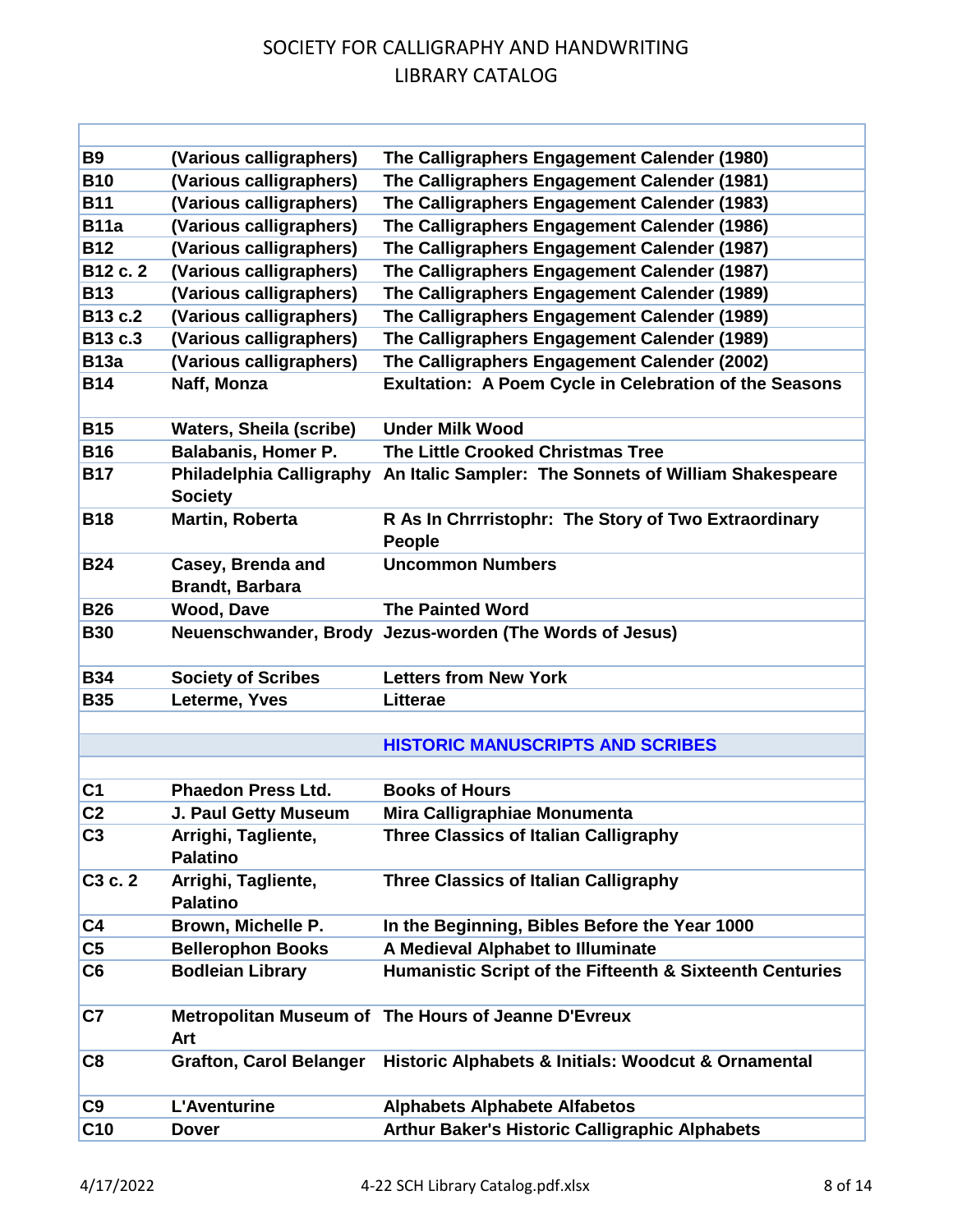| C <sub>10</sub> c <sub>2</sub> | <b>Dover</b>                   | <b>Arthur Baker's Historic Calligraphic Alphabets</b>                         |
|--------------------------------|--------------------------------|-------------------------------------------------------------------------------|
| C <sub>11</sub>                | <b>Gullick, Michael</b>        | The Treasury of Decorative Art: Calligraphy                                   |
| C <sub>12</sub>                | Degering, Hermann              | Lettering: Modes of Writing in Western Europe from                            |
|                                |                                | Antiquity to the End of the 18th Century                                      |
| C12 c2                         | Degering, Herman               | Lettering: Modes of Writing in Western Europe from                            |
|                                |                                | Antiquity to the End of the 18th Century                                      |
| C13                            | Anderson, Charles R.           | Lettering                                                                     |
| C <sub>14</sub>                | <b>Nesbitt, Alexander</b>      | The History and Technique of Lettering                                        |
| C <sub>15</sub>                | Ogg, Oscar                     | The 26 Letters                                                                |
| C16                            | Jackson, Donald                | <b>The Story of Writing</b>                                                   |
| C <sub>17</sub>                | Knight, Stan                   | <b>Historical Scripts: A Handbook for Calligraphers</b>                       |
| C <sub>18</sub>                | Diebener, Wilhelm              | Monograms and Decorations from the Art Nouveau Period                         |
| C <sub>19</sub>                | <b>Brown, Peter</b>            | <b>The Book of Kells</b>                                                      |
| <b>C20</b>                     | Wilson, Eva                    | <b>Celtic and Early Medieval Designs from Britain</b>                         |
| C <sub>21</sub>                | Meehan, Aidan                  | <b>Celtic Borders</b>                                                         |
| C <sub>22</sub>                | Meehan, Aidan                  | <b>Celtic Design, Knotwork: The Secret Method of the</b><br><b>Scribes</b>    |
| C <sub>23</sub>                | Meehan, Aidan                  | <b>Celtic Design, Maze Patterns</b>                                           |
| C <sub>24</sub>                | <b>Pearce, Mallory</b>         | <b>Decorative Celtic Alphabets</b>                                            |
| C <sub>25</sub>                |                                | The Zanerian Manual of Alphabets and Engrossing                               |
| C <sub>26</sub>                | <b>Menten, Theodore</b>        | <b>The Illuminated Alphabet (Dover)</b>                                       |
| C <sub>27</sub>                | <b>Gaur, Albertine</b>         | <b>A History of Writing</b>                                                   |
| C <sub>28</sub>                | Lowry, Glenn D.                | A Jeweler's Eye: Islamic Arts of the book from the Vever<br><b>Collection</b> |
| C <sub>29</sub>                | Jackson, Donald                | The Saint John's Bible                                                        |
| C30                            | Jackson, Donald                | The Saint John's Bible: Pentateuch                                            |
| C31                            | Jackson, Donald                | The Saint John's Bible: Prophets                                              |
| C <sub>31a</sub>               | <b>Calderhead, Christopher</b> | Illuminating the Word: The making of The Saint John's<br><b>Bible</b>         |
| C <sub>32</sub>                | <b>Brother Richard;</b>        | Words from the Word: Insights from the original                               |
|                                | illustrated by Andrew          | languages of the Bible                                                        |
|                                | van der Merwe                  |                                                                               |
| C33                            | <b>UNESCO</b>                  | The Art of Writing                                                            |
| C34                            | Johnston, Edward               | <b>A Book of Sample Scripts</b>                                               |
|                                | <b>Thompson, Edward</b>        | A Handbook of Greek and Latin Paleography                                     |
| C35                            | <b>Maunde</b>                  |                                                                               |
| C36                            | <b>Pepin Press</b>             | 1000 Decorated Initials [includes CD]                                         |
| C <sub>37</sub>                | Harvard, Stephen               | An Italic Copybook: The Cantaneo Manuscript                                   |
| C38                            | <b>Clayton, Ewan</b>           | <b>Embracing Change: Spirituality and the Lindisfarne</b><br><b>Gospels</b>   |
| C39                            | <b>Backhouse, Janet</b>        | The Illuminated Page: Ten Centuries of Manuscript<br><b>Painting</b>          |
| C40                            | Herrin, Judith                 | <b>A Medieval Miscellany</b>                                                  |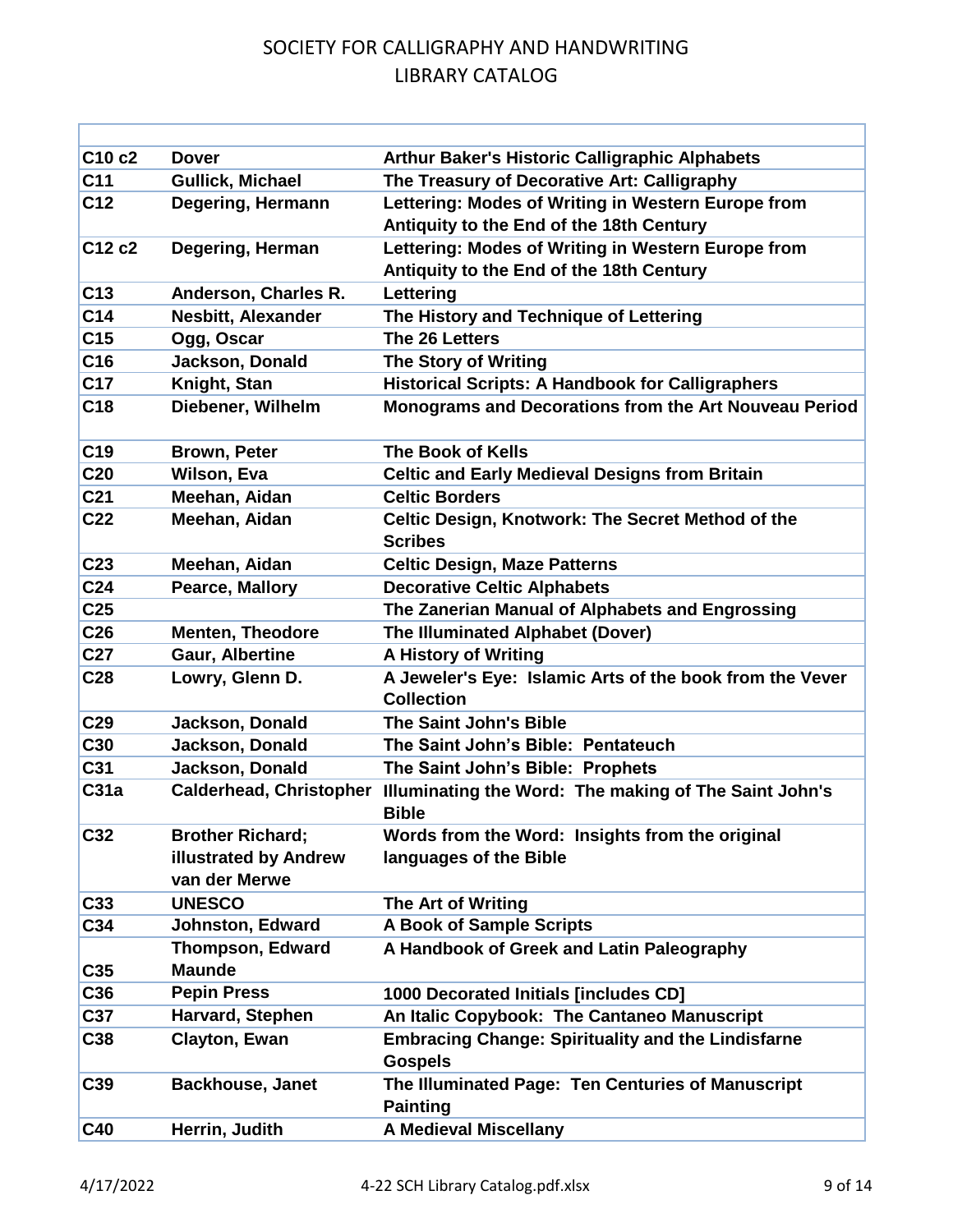| C41             | De Hamel, Christopher                        | <b>Medieval Craftsmen: Scribes and Illuminators</b>                    |
|-----------------|----------------------------------------------|------------------------------------------------------------------------|
| C42             | M.D.                                         | Tymms, W.R. and Wyatt, Masterpieces of Illuminated Letters and Borders |
| C43             | Turbayne, A.A.                               | <b>Monograms and Ciphers</b>                                           |
| C44             | <b>Grafton, Carol Belanger</b>               | <b>Decorative Letters</b>                                              |
| C45             | Solo, Dan X.                                 | <b>Art Deco Display Alphabets</b>                                      |
| C46             | <b>Grafton, Carol Belanger</b>               | <b>Treasury of Art Nouveau Design &amp; Ornament</b>                   |
| C47             | Gillon, Edmund V., Jr.                       | <b>Cartouches and Decorative Small Frames</b>                          |
| C48             | Leighton, John                               | 1,100 Designs and Motifs From Historic Sources                         |
| C49             | <b>Bickham, George</b>                       | <b>The Universal Penman</b>                                            |
| <b>C50</b>      | Jean, Georges                                | <b>Writing: The Story of Alphabets and Scripts</b>                     |
| C <sub>51</sub> | <b>Hutchinson, James</b>                     | <b>Letters</b>                                                         |
| C <sub>52</sub> | Guest, Gerald B.                             | <b>Bible Moralisee</b>                                                 |
| C <sub>53</sub> | <b>Standard, Paul</b>                        | <b>Calligraphy's Flowering, Decay, &amp; Restauration</b>              |
|                 |                                              |                                                                        |
|                 |                                              | <b>CALLIGRAPHY CRAFTS AND PROJECTS</b>                                 |
|                 |                                              |                                                                        |
| E <sub>1</sub>  | Schneider, Linda                             | Designing Faces, Figures, Florals and More!                            |
| E2              | <b>Matthews, Bette</b>                       | Wedding Invitations, Announcements, Place Cards, and<br><b>More</b>    |
| E <sub>3</sub>  | Haines, Susanne                              | The Calligraphy Project Book                                           |
| E4              | Fink, Joanne                                 | <b>Zenspirations: Letters &amp; Patterning</b>                         |
| E <sub>5</sub>  | Krahula, Beckah                              | <b>One Zentangle A Day</b>                                             |
| E <sub>6</sub>  | Oliver, Stefan                               | <b>Paint Your Own Illuminated Letters</b>                              |
| E7              | Lynskey, Marie                               | Family Trees: A Manual for their Design, Layout & Display              |
| E <sub>8</sub>  | <b>Udell, Luann</b>                          | Rubber Stamp Carving: Techniques, Designs, & Projects                  |
| E <sub>9</sub>  | Hom, Mei-Lan and<br><b>Worthington, Mary</b> | <b>Calligraphy Crafts</b>                                              |
| E9 c2           | Hom, Mei-Lan and<br><b>Worthington, Mary</b> | <b>Calligraphy Crafts</b>                                              |
| E <sub>10</sub> | <b>Worthington, Mary</b>                     | <b>More Crafts</b>                                                     |
| E11             | Reynolds, Lloyd                              | Weathergrams                                                           |
| E12             | <b>Tabellae Anasata</b>                      | <b>Tabellae Anasata</b>                                                |
| E13             | <b>Tabellae Anasata</b>                      | <b>Tabellae Anasata</b>                                                |
| E14             | <b>Charmian Mocatta</b>                      | <b>Lettering on Glass</b>                                              |
| E <sub>15</sub> | The Hearst Corp.                             | <b>Victoria Business and Calling Card Design</b>                       |
| E16             | Genovese, Sandi                              | <b>Creative Greeting Cards</b>                                         |
| E17             | Szela, Eva                                   | The Complete Guide to Greeting Card Design &<br><b>Illustration</b>    |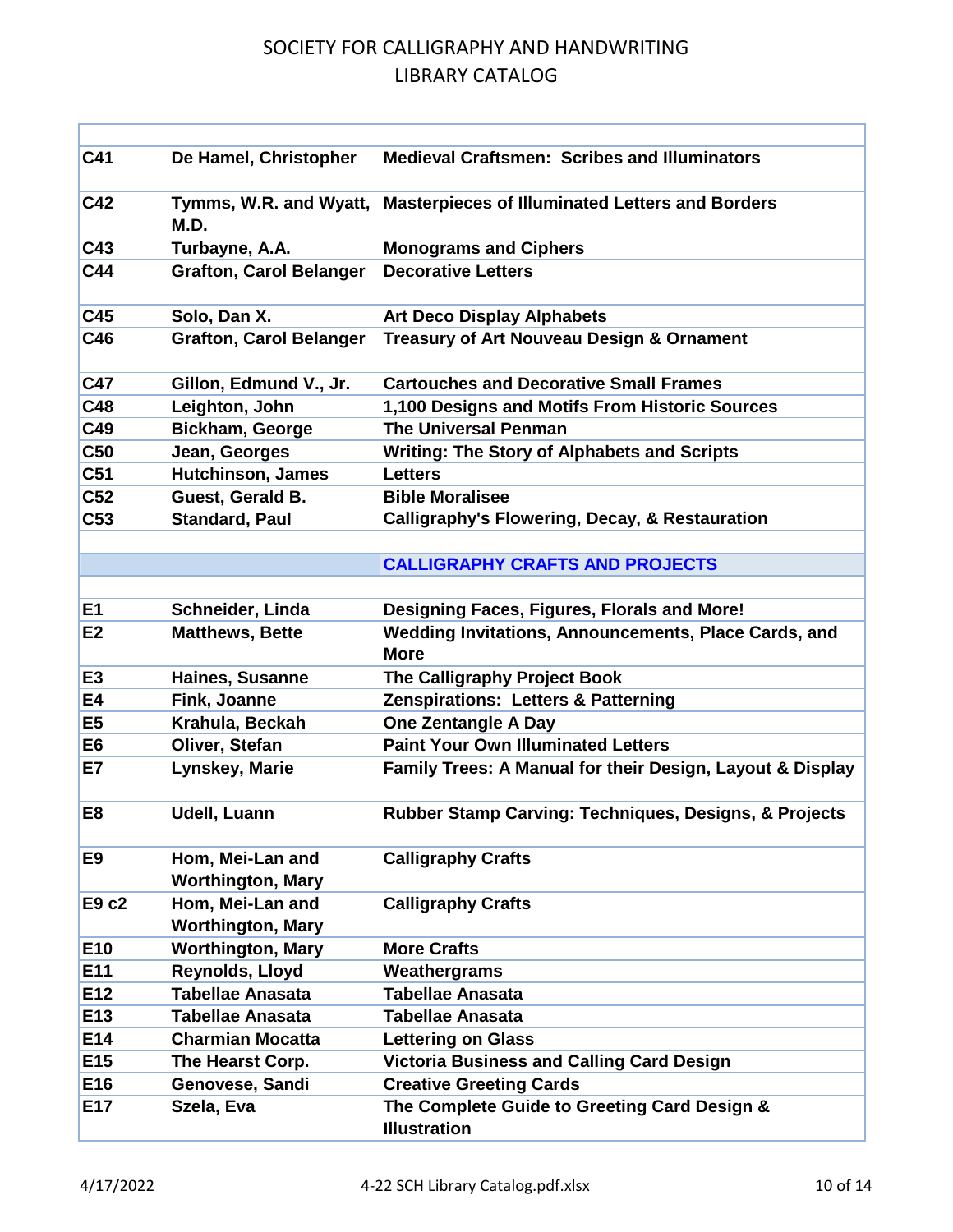| E <sub>18</sub> | <b>Powell, Michelle</b>                    | <b>Iris Folded Greeting Cards</b>                                                                                   |
|-----------------|--------------------------------------------|---------------------------------------------------------------------------------------------------------------------|
| E <sub>19</sub> | Jacobs, Michael & Judy                     | <b>Creative Correspondence</b>                                                                                      |
| <b>E20</b>      | Lewis, Amanda                              | <b>Making Memory Books and Journals by Hand</b>                                                                     |
| E21             | Frank, Vivien                              | Decorative Paper Crafts: Block Print, Stencil, Marbelize,<br>and Fold and Dye                                       |
| E22             | <b>Bunkers, Traci</b>                      | The Art Journal Workshop [includes DVD]                                                                             |
| E23             | Perrella, Lynne                            | Artists Journals & Sketchbooks: Exploring and Creating<br><b>Personal Pages</b>                                     |
| E24             | Hom, Mei-Lan &<br><b>Worthington, Mary</b> | <b>Calligraphy Crafts</b>                                                                                           |
| E <sub>25</sub> | Gray, Bill and Van<br>Milligen, Jane       | <b>Tips on Making Greeting Cards</b>                                                                                |
| E26             | David, Stuart                              | How to Become a Professional Calligrapher                                                                           |
|                 |                                            |                                                                                                                     |
|                 |                                            | <b>BOOK ARTS</b>                                                                                                    |
|                 |                                            |                                                                                                                     |
| F <sub>1</sub>  | Cambras, Josep                             | <b>Bookbinding Tedchniques and Projects</b>                                                                         |
| F <sub>2</sub>  | Diehn, Gwen                                | Real Life Journals: Designing & Using Handmade Books                                                                |
| F <sub>3</sub>  | Takahashi, Janet                           | <b>Artful Journals</b>                                                                                              |
| F4              | Kelly, Rosie                               | <b>Beyond Paste Papers Artists' Books</b>                                                                           |
| F <sub>5</sub>  | <b>Book Arts in the PNW</b>                | North West Book Arts: A Bimonthly Journal of the Book<br>Arts in the Pacific Northwest, Jan.-Feb. 1981, V. 1, No. 4 |
| F <sub>8</sub>  | <b>Book Arts in the PNW</b>                | North West Book Arts: A Bimonthly Journal of the Book<br>Arts in the Pacific Northwest, Fall 1981, V. 2, No. 1      |
| <b>F10</b>      | <b>Webberley, Marilyn</b>                  | Books, Boxes, & Wraps: Binding & Building Step-by-Step                                                              |
| F11-DVD         | Ellis, Dr. Elsi Vassdal                    | <b>A Book Arts Manual</b>                                                                                           |
| F12             | Ellis, Dr. Elsi Vassdal                    | <b>Book Arts: A Manual of Instruction</b>                                                                           |
| <b>F13</b>      | Ellis, Dr. Elsi Vassdal                    | Book Arts: A Manual of Instruction c. 2                                                                             |
| F <sub>14</sub> | Ellis, Dr. Elsi Vassdal                    | <b>Book Arts: A Manual of Instruction c. 3</b>                                                                      |
| F <sub>15</sub> |                                            | <b>Making Memory Books and Journals by Hand</b>                                                                     |
| F <sub>16</sub> | <b>Miller, Steve</b>                       | 500 Handmade Books: Inspiring Interpretations of a<br><b>Timeless Form</b>                                          |
| <b>F17</b>      | <b>Lark Books</b>                          | <b>Handmade Books</b>                                                                                               |
| <b>F18</b>      | <b>Bataille, Marion</b>                    | <b>ABCD</b>                                                                                                         |
| F <sub>19</sub> | Zeier, Franz                               | <b>Books, Boxes and Portfolios</b>                                                                                  |
| F20             | Golden, Alisa                              | <b>Creating Handmade Books</b>                                                                                      |
| F <sub>21</sub> | <b>LaPlantz, Shereen</b>                   | Cover to Cover: Creative Techniques for Making Beautiful<br><b>Books, Journals &amp; Albums</b>                     |
| F22             | <b>Richards, Constance</b>                 | <b>Making Books and Journals</b>                                                                                    |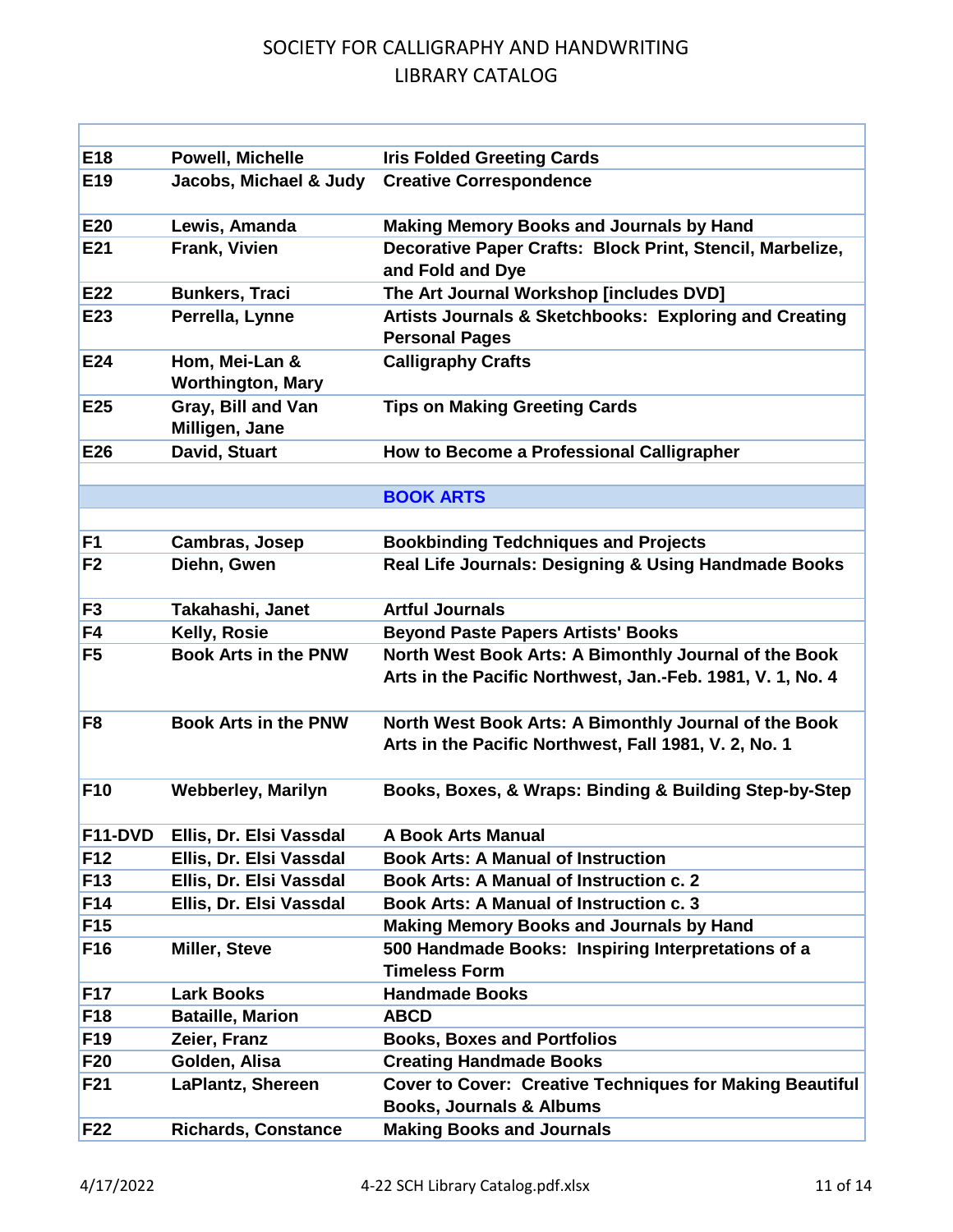| F <sub>23</sub> | Fox, Gabrielle                                        | The Essential Guide to Making Handmade Books                                                                                                                   |
|-----------------|-------------------------------------------------------|----------------------------------------------------------------------------------------------------------------------------------------------------------------|
| F24             | Golden, Alisa                                         | <b>Expressive Handmade Books</b>                                                                                                                               |
| F <sub>25</sub> | Jacobs, Michael                                       | <b>Books Unbound</b>                                                                                                                                           |
|                 |                                                       |                                                                                                                                                                |
|                 |                                                       | DIRECTORIES, BIBLIOGRAPHIES, CATALOGS                                                                                                                          |
|                 |                                                       |                                                                                                                                                                |
| G4              | Reynolds, Lloyd J.                                    | <b>Bibliography of Italic Handwriting</b>                                                                                                                      |
| G10             | Dawson, Sophie                                        | A Hand Papermaker's Sourcebook                                                                                                                                 |
| G11             | <b>International Sculpture</b><br><b>Center</b>       | <b>Eloquent Line: Contemporary Japanese Calligraphy</b>                                                                                                        |
|                 |                                                       |                                                                                                                                                                |
|                 |                                                       | <b>ANTHOLOGIES, EXHIBITIONS, RETROSPECTIVES</b>                                                                                                                |
|                 |                                                       |                                                                                                                                                                |
| <b>H1</b>       | <b>Lambert, Frederick</b>                             | Letter Forms: 110 Complete Alphabets                                                                                                                           |
| H <sub>2</sub>  | Child, Heather                                        | <b>Calligraphy Today</b>                                                                                                                                       |
| H3              | <b>Minnesota Manuscript</b><br><b>Initiative</b>      | Lettering Arts in the 80's: An Exhibition of Calligraphy                                                                                                       |
| H4              | <b>Walters Art Gallery</b>                            | 2,000 Years of Calligraphy: A Three-Part Exhibition<br>Organized by The Baltimore Museum of Art, The Peabody<br>Institute Library, and the Walters Art Gallery |
| H4 c. 2         | <b>Walters Art Gallery</b>                            | 2,000 Years of Calligraphy: A Three-Part Exhibition<br>Organized by The Baltimore Museum of Art, The Peabody<br>Institute Library, and the Walters Art Gallery |
| H <sub>5</sub>  |                                                       | Peabody Institute Library Calligraphy & Handwriting in America                                                                                                 |
| H <sub>6</sub>  | <b>Gunderson, William &amp;</b><br>Lehman, Charles    | The Calligraphy of Lloyd J. Reynolds                                                                                                                           |
| <b>H6 c2</b>    | <b>Gunderson, William &amp;</b><br>Lehman, Charles    | The Calligraphy of Lloyd J. Reynolds                                                                                                                           |
| <b>H7</b>       | <b>Schreibwerkstatt</b><br><b>Klingspor Offenbach</b> | Kalligraphie 91: an Exhibition Catalog                                                                                                                         |
| H <sub>8</sub>  | <b>Minnesota Manuscript</b><br><b>Initiative</b>      | Lettering Arts in the 80's: An Exhibition of Calligraphy, c.2                                                                                                  |
| H <sub>9</sub>  | <b>Gray, Nicolete</b>                                 | <b>Lettering as Drawing</b>                                                                                                                                    |
| H <sub>10</sub> | Ullian, Jeanne, ed.                                   | Painting with Words: the Calligraphy of Donald Jackson                                                                                                         |
| H <sub>11</sub> | <b>Frye Art Museum</b>                                | <b>Celebrating American Poetry: An Exhibition of</b><br><b>Contemporary Letter Arts</b>                                                                        |
| H <sub>12</sub> | Fink, Joanne, and<br>Kastin, Judy                     | <b>Lettering Arts</b>                                                                                                                                          |
| H12 c2          | Fink, Joanne, and<br>Kastin, Judy                     | <b>Lettering Arts</b>                                                                                                                                          |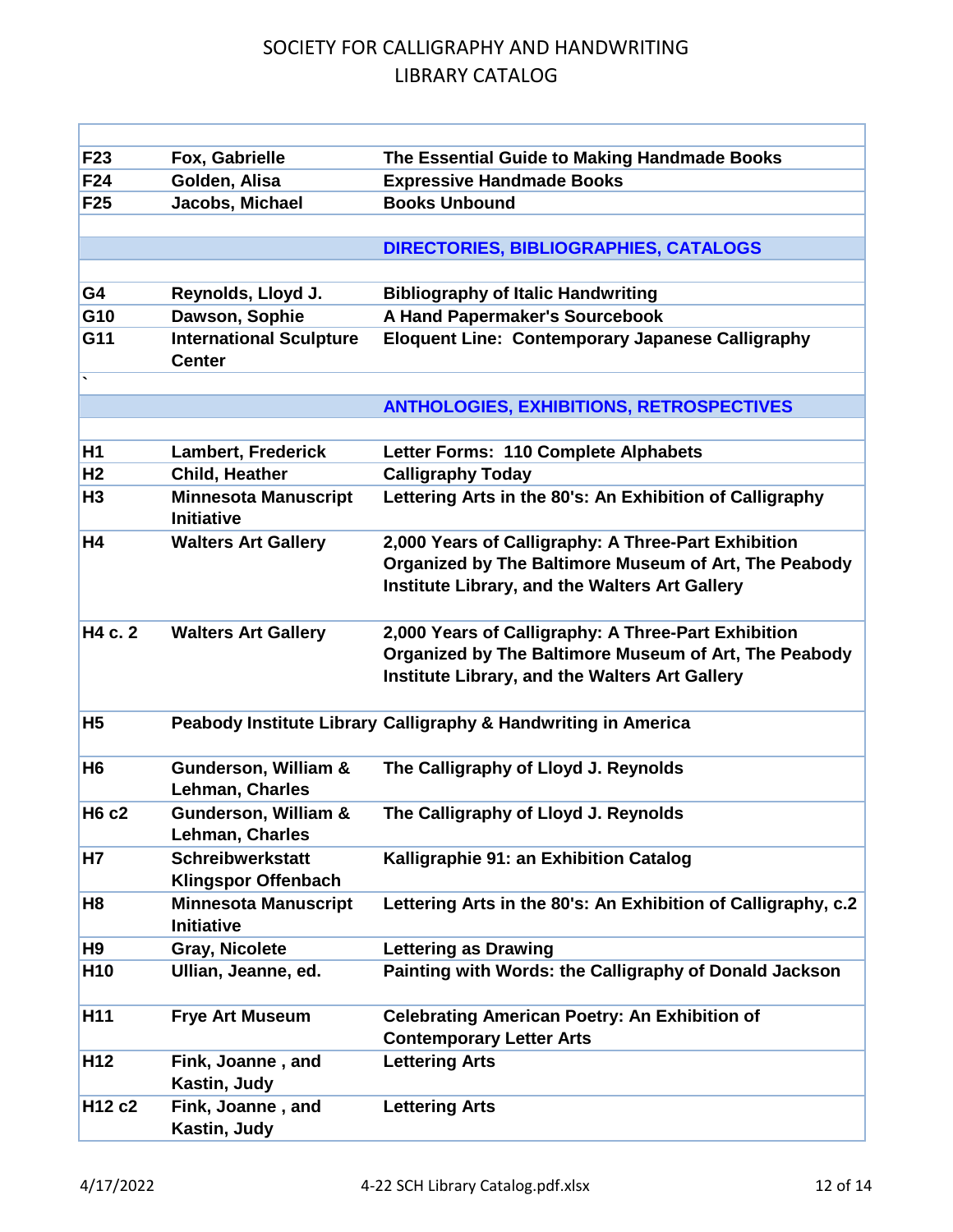| H <sub>13</sub> | MacColl, Callum                                        | <b>YVONNE (Bianco Retrospective Exhibition)</b>                                            |
|-----------------|--------------------------------------------------------|--------------------------------------------------------------------------------------------|
| H <sub>15</sub> | <b>Society of Scribes &amp;</b><br><b>Illuminators</b> | <b>Fine Words - Fine Books</b>                                                             |
| H <sub>16</sub> | <b>Society of Scribes &amp;</b><br><b>Illuminators</b> | <b>Celebration of Calligraphy</b>                                                          |
| <b>H17</b>      |                                                        | The Little ABC Book of Rudolf Koch                                                         |
| H <sub>18</sub> | Kelly, Jerry, curator                                  | Twentieth Century Calligraphy and Letter Art in America<br><b>Artist and Alphabet</b>      |
| H <sub>19</sub> | Wilcox, Timothy, ed.                                   | Spring Lines: Contemporary Calligraphy from East & West                                    |
| <b>H20</b>      | <b>Pentalic</b>                                        | <b>Modern Scribes and Lettering Artists</b>                                                |
| H <sub>21</sub> | <b>Burgert, Hans Joachim</b>                           | Das Kalligraphische Werk und die Pressendrucke von<br>Hans Joachim Burgert Werkverzeichnis |
| H <sub>22</sub> | Cavanagh, J. Albert                                    | <b>Lettering and Alphabets</b>                                                             |
| H <sub>23</sub> | <b>Society of Scribes and</b><br><b>Illuminators</b>   | <b>Words as Images</b>                                                                     |
| H <sub>24</sub> | Art Studio, Mitaka City<br><b>Arts Center</b>          | Art & History of Western Calligraphy                                                       |
| H <sub>25</sub> | Burns, Laurie, ed.                                     | <b>International Calligraphy Today</b>                                                     |
| H <sub>26</sub> | Thornton, Peter & Ling,<br><b>Manny</b>                | The Painted Letters of Adolf Bernd - A Second Look                                         |
| H <sub>27</sub> | Ogg, Oscar                                             | <b>An Alphabet Source Book</b>                                                             |
| H28             | <b>Rivera, Betty &amp; Ted</b>                         | <b>Inkstands and Inkwells: A Collector's Guide</b>                                         |
| H <sub>29</sub> | <b>Brinkley, John</b>                                  | Lettering Today: A Survey and Reference Book                                               |
|                 |                                                        |                                                                                            |
|                 |                                                        | <b>ORIENTAL CALLIGRAPHY AND ART</b>                                                        |
| 2               |                                                        |                                                                                            |
| 13              | Self, James                                            | <b>Japanese Art Signatures</b><br><b>Chinese Brush Painting Techniques</b>                 |
| 4               | Cassettari, Stephen<br><b>Ulker, Muammer</b>           | <b>Traditional Turkish Arts: Calligraphy</b>                                               |
| 15              | Mikami, Takahiko                                       | <b>Let's Try Sumi Painting</b>                                                             |
|                 |                                                        |                                                                                            |
|                 |                                                        |                                                                                            |
|                 |                                                        | <b>QUOTATIONS AND REFERENCES</b>                                                           |
|                 |                                                        |                                                                                            |
| J <sub>1</sub>  | Hyde, Robert C.                                        | A Dictionary for Calligraphers                                                             |
| J1 c. 2         | Hyde, Robert C.                                        | <b>A Dictionary for Calligraphers</b>                                                      |
|                 |                                                        |                                                                                            |
|                 |                                                        | <b>OTHER (not directly related to calligraphy)</b>                                         |
|                 |                                                        |                                                                                            |
| <b>K1</b>       | <b>Meyer, Franz Sales</b>                              | <b>Handbook of Ornament: 3002 Illustrations</b>                                            |
| K <sub>2</sub>  | <b>Mattson, Wendy</b>                                  | <b>People in Watercolor</b>                                                                |
| K <sub>3</sub>  | Soto, Penny                                            | <b>Painting Glowing Colors in Watercolor</b>                                               |